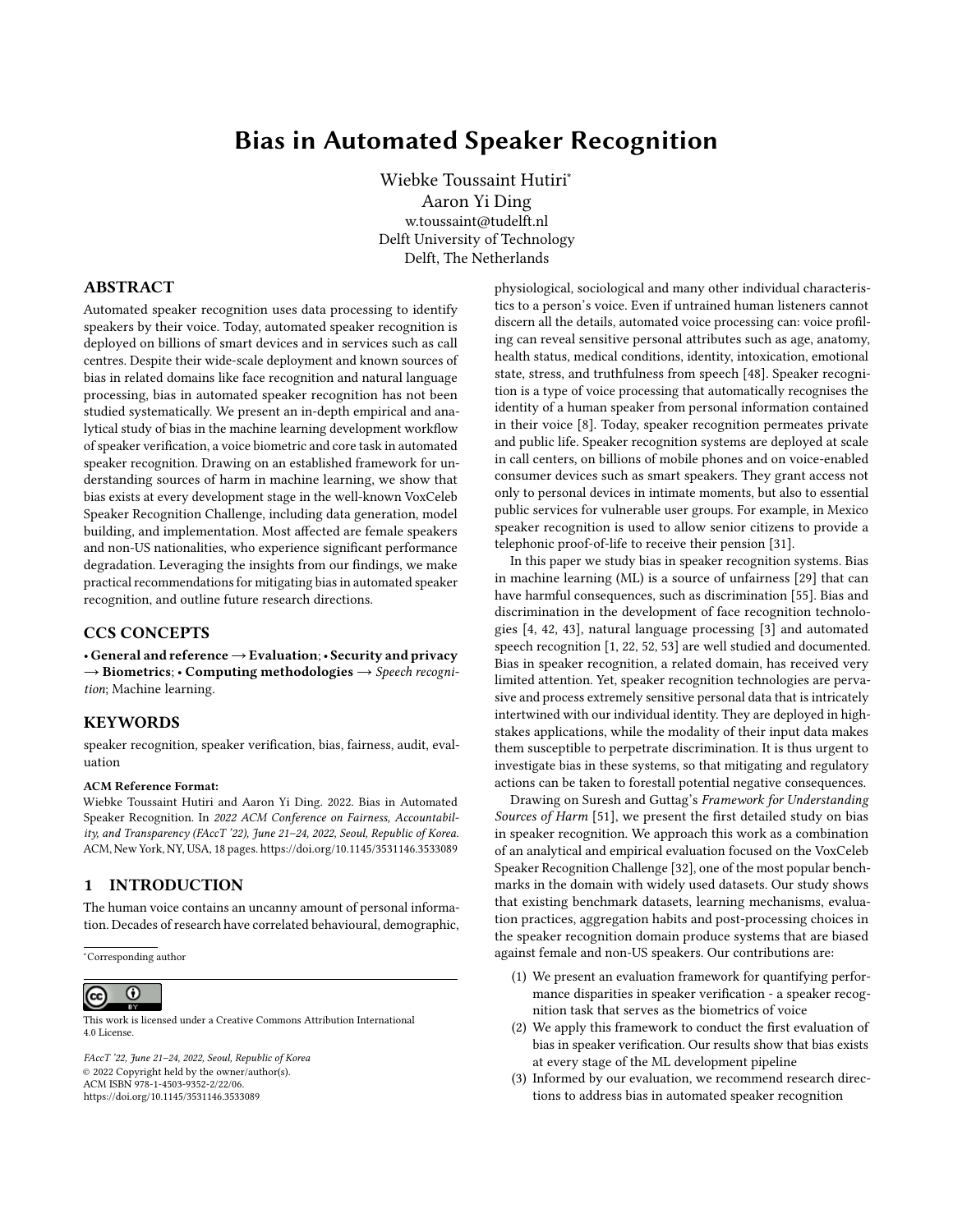Our paper is structured as follows. In Section 2 and 3 we review related work and provide a background on speaker recognition, its evaluation and supporting infrastructure for its development. We then present the empirical experiment setup and bias evaluation framework in Section 4. In Section 5 we present our findings of bias in data generation, and in Section 6 our findings of bias in model building and implementation. We discuss our findings, and make recommendations for mitigating bias in speaker recognition in Section 7. Finally, we conclude in Section 8.

#### 2 RELATED WORK

In this section we provide a background on speaker recognition within its historical development context and present evidence of bias in the domain. We then introduce the theoretical framework on which we base our analytical and empirical bias evaluation.

# 2.1 Historical Development of Automated Speaker Recognition

Since its inception, research into speaker recognition has enabled voice-based applications for access control, transaction authentication, forensics, law enforcement, speech data management, personalisation and many others [44]. As a voice-based biometric, speaker verification is viewed to have several advantages: it is physically non-intrusive, system users have historically considered it to be non-threatening, microphone sensors are ubiquitously available in telephone and mobile systems or can be installed at low-cost if they are not, and in many remote applications speech is the only form of biometrics available [44]. Given the proliferation of speaker recognition systems in digital surveillance technologies, concerns over its pervasive, hidden and invasive nature are rising [24].

2.1.1 Parallels to Facial Recognition. The historical development of automated speaker recognition reflects that of facial recognition in many aspects. Similar to the development of facial recognition systems [43], research in early speaker recognition systems was supported by defense agencies, with envisioned applications in national security domains such as forensics [9]. The systems relied on datasets constructed from telephone corpuses and their development was greatly accelerated through coordinated, regular competitions and benchmarks.

2.1.2 From Classical Approaches to Deep Neural Networks. Two years after the deep learning breakthroughs in computer vision, Deep Neural Networks (DNNs) were first applied to speaker recognition systems [14]. Since 2016, DNNs have become the dominant technique for developing speaker recognition systems [23, 49, 50]. DNNs have distinguished themselves in important ways from traditional approaches for speaker recognition: their performance is superior on short speech utterances [50], they can be trained in an end-to-end fashion using only speaker labels, thus reducing laborious labelling efforts [14], and they can leverage many of the techniques that have demonstrated success in the image recognition domain. To enable the new era of deep speaker recognition, large scale datasets were needed to support research in this emerging area, and methods for generating them adapted approaches from face recognition. For example, a popular speaker recognition dataset, VoxCeleb [34], is derived from the voice signals in Youtube

videos of celebrities contained in the well-known face recognition dataset VGG Face [40]. Another dataset, MOBIO [18], was developed jointly for mobile face recognition and speaker recognition.

#### 2.2 Bias in Speaker and Speech Recognition

2.2.1 Early Evidence of Bias in Speaker Recognition. It is well established that speaker characteristics such as age, accent and gender affect the performance of speaker recognition [11]. In acknowledgement of this, past works in speech science, like research promoted through the 2013 Speaker Recognition Evaluation in Mobile Environments challenge, have reported speaker recognition performance separately for male and female speakers [19]. The submissions to the challenge made it clear that bias is a cause of concerns: of 12 submissions, all submitted systems performed worse for females than for males on the evaluation set. On average the error rate for females was 49.35% greater than for males. Despite these performance differences being acknowledged, they went unquestioned and were attributed solely to an unbalanced training set that contained a male:female speaker ratio of 2:1. In later works the discrepancy between female and male speakers is still evident and reported, but remains unquestioned and unaddressed [39]. Historically, a common approach to avoid gender-based bias has been to develop separate models for female and male speakers [21]. While this may be insufficient to eradicate bias, generating separate feature sets for female and male speakers can reduce it [27]. Beyond considering binary gender, evaluating demographic performance gaps based on other speaker attributes is less common, and intersectional speaker subgroups have not been considered.

2.2.2 Nuanced Evaluation No Longer Common Practice. Since the adoption of Deep Neural Networks (DNNs) for speaker recognition, practices of evaluating system performance for speaker subgroups seem to have disappeared. Several system properties beyond performance have been considered in recent years, such as robustness [2] and privacy [35]. However, research in robustness and privacy in speaker recognition does not address the glaring gap that remains in the domain: system performance appears biased against speaker groups based on their demographic attributes. Only one recent study investigates bias in end-to-end deep learning models based on speaker age and gender [7], reconfirming the importance of balanced training sets.

2.2.3 Bias in Automated Speech Recognition. In automated speech recognition, which is concerned with the linguistic content of voice data, not with speaker identity, recent studies have provided evidence that commercial automated caption systems have a higher word error rate for speakers of colour [52]. Similar racial disparities exist in commercial speech-to-text systems, which are strongly influenced by pronunciation and dialect [22]. Considering their shared technical backbone with facial recognition systems, and shared data input with automated speech recognition systems, we expect that bias and harms identified in these domains will also exist in speaker recognition systems. Mounting evidence of bias in facial and speech recognition, the abundance of historic evidence of bias and the vacuum of public information about bias in speaker recognition, strengthen the motivation for our work.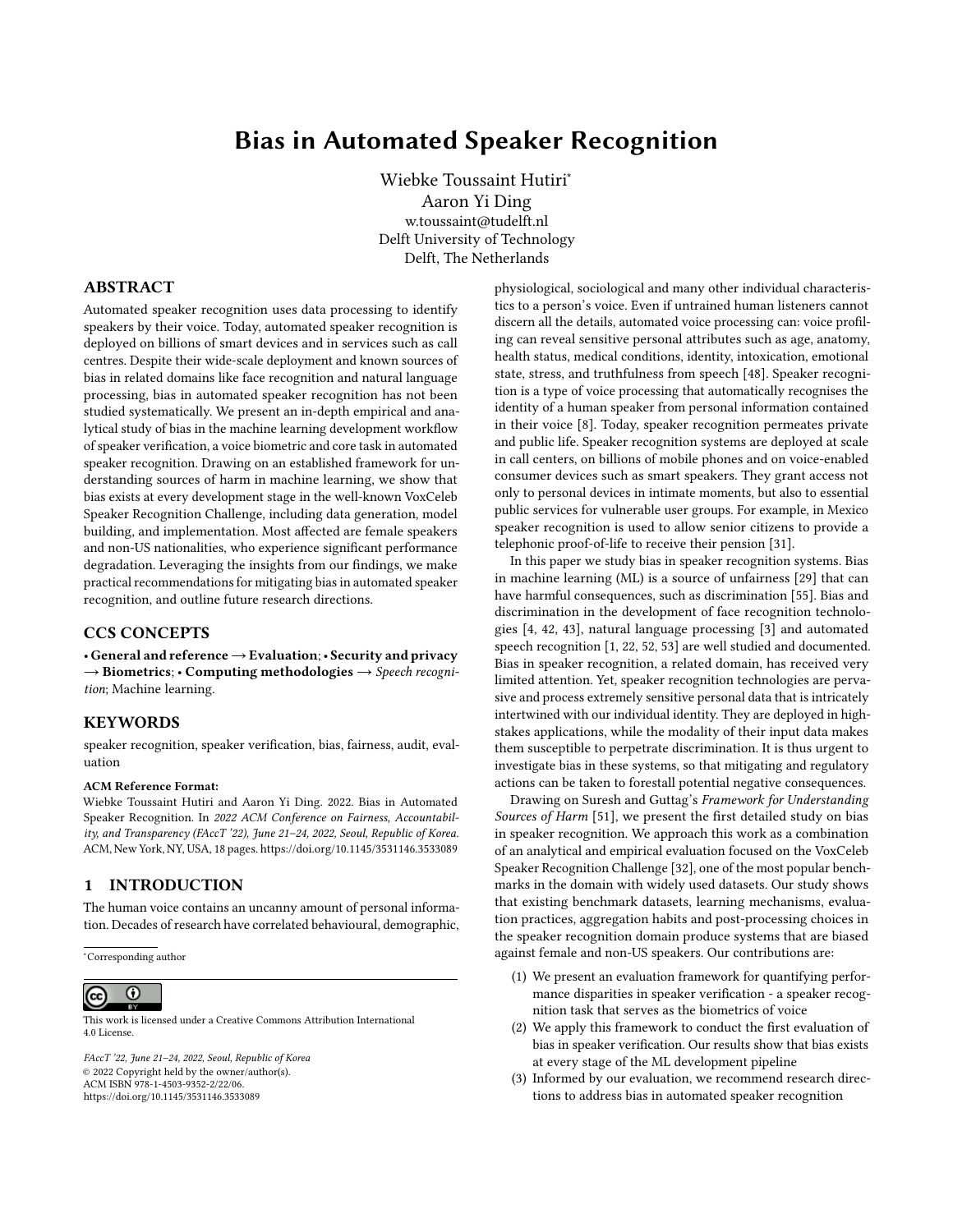### 2.3 Sources of Harm in the ML Life Cycle

We draw on Suresh and Guttag's [51] Framework for Understanding Sources of Harm through the ML life cycle to ground our investigation into bias in automated speaker recognition. Suresh and Guttag divide the ML life cycle into two streams and identify seven sources of bias related harms across the two streams: 1) the data generation stream can contain historical, representational and measurement bias; and 2) the model building and implementation stream can contain learning, aggregation, evaluation and deployment bias. Historical bias replicates bias, like stereotypes, that are present in the world as is or was. Representation bias underrepresents a subset of the population in the sample, resulting in poor generalization for that subset. Measurement bias occurs in the process of designing features and labels to use in the prediction problem. Aggregation bias arises when data contains underlying groups that should be treated separately, but that are instead subjected to uniform treatment. Learning bias concerns modeling choices and their effect on amplifying performance disparities across samples. Evaluation bias is attributed to a benchmark population that is not representative of the user population, and to evaluation metrics that provide an oversimplified view of model performance. Finally, deployment bias arises when the application context and usage environment do not match the problem space as it was conceptualised during model development.

Next we introduce automated speaker recognition, and then show analytically and empirically how these seven types of bias manifest in the speaker recognition development ecosystem.

## 3 BACKGROUND

Speaker recognition refers to the collection of data processing tasks that identify a speaker by their voice [8]. Core tasks in speaker recognition are speaker identification, which determines a speaker's identity from a subset of speakers, speaker verification, which validates if a speaker's identity matches the identity of a stored speech utterance, and speaker diarisation, which is concerned with partitioning speech to distinguish between different speakers [2]. While technical implementation details differ in the three areas, their communities overlap, they share datasets and participate in the same competitions. We focus our investigation in this paper on speaker verification, which underlies voice biometrics. However, as the tasks have evolved together, many of the biases that we uncover in speaker verification also apply to speaker identification and diarisation. In this section we provide a high level overview of speaker verification and its evaluation, as well as its supporting ecosystem of competitions and benchmarks that have advanced the field. We refer the reader to [2] for a detailed technical survey on state-of-the-art speaker recognition, and to [21] for a review on the classical speaker recognition literature prior to the advent of Deep Neural Networks (DNNs).

#### 3.1 Speaker Verification Overview

A speaker verification system determines whether a candidate speaker matches the identity of a registered speaker by comparing a candidate speaker's speech signal (i.e. trial utterance) to the speech signal of a registered speaker (i.e. enrollment utterance).

Bias in Automated Speaker Recognition FACCT '22, June 21-24, 2022, Seoul, Republic of Korea



Figure 1: Speaker verification data processing pipeline

Speaker verification is classified based on its training data as textdependent if speech signals are fixed phrases or text-independent if not, prompted if speech was produced by reading text or spontaneous if not [9]. Spontaneous text-independent speech is the type of speech that occurs naturally when a speaker interacts with a voice assistant or a call centre agent, and presents the most general speaker verification task.

As shown in Figure 1, many speaker verification systems consists of two stages, a front-end that generates a speaker embedding model for enrollment and trial utterances, and a back-end that computes a similarity score for the two resultant embeddings. Alternatively, end-to-end speaker verification directly learns a similarity score from training utterances [14]. Modern speaker verification systems use DNNs to learn the front-end embedding, or to train the end-toend system [2]. As the final step of the speaker verification process, the score output is compared to a threshold. Speaker identity is accepted if the score lies above the threshold, and rejected if it lies below the threshold.

#### 3.2 Speaker Verification Evaluation

To evaluate speaker verification systems, scores are generated for many pairs of enrollment and trial utterances. The utterance pairs are labelled as being from the same or from different speakers. Two typical score distributions generated from many same and different speaker utterance pairs are shown in Figure 6 in the Appendix. After calibrating the speaker verification system to a threshold (e.g. equal error rate or detection cost), utterance pairs with a score below the threshold are classified as different speakers and the trail utterance is rejected. Utterance pairs with a score above the threshold are classified as the same speaker, and accepted. As the two distributions overlap, classification is not perfect. At a particular threshold value there will be false positives, i.e. utterance pairs of different speakers with a score above the threshold, and false negatives, i.e. utterance pairs of the same speakers with a score below the threshold.

Speaker verification performance is determined by its false positive rate (FPR) and false negative rate (FNR) at the threshold value to which the system has been calibrated [9]. It is accepted that the two error rates present a trade-off, and that selecting an appropriate threshold is an application-specific design decision [38]. The threshold value is determined by balancing the FPR and FNR error rates for a particular objective, such as obtaining an equal error rate (EER) for FPR and FNR, or minimising a cost function. The detection cost function (DCF) is a weighted sum of FPR and FNR across threshold values, with weights determined by the application requirements. To compare performance across models, systems are frequently tuned to the threshold value at the minimum of the DCF, and the corresponding *detection cost*  $C_{Det}$  value is reported as a metric.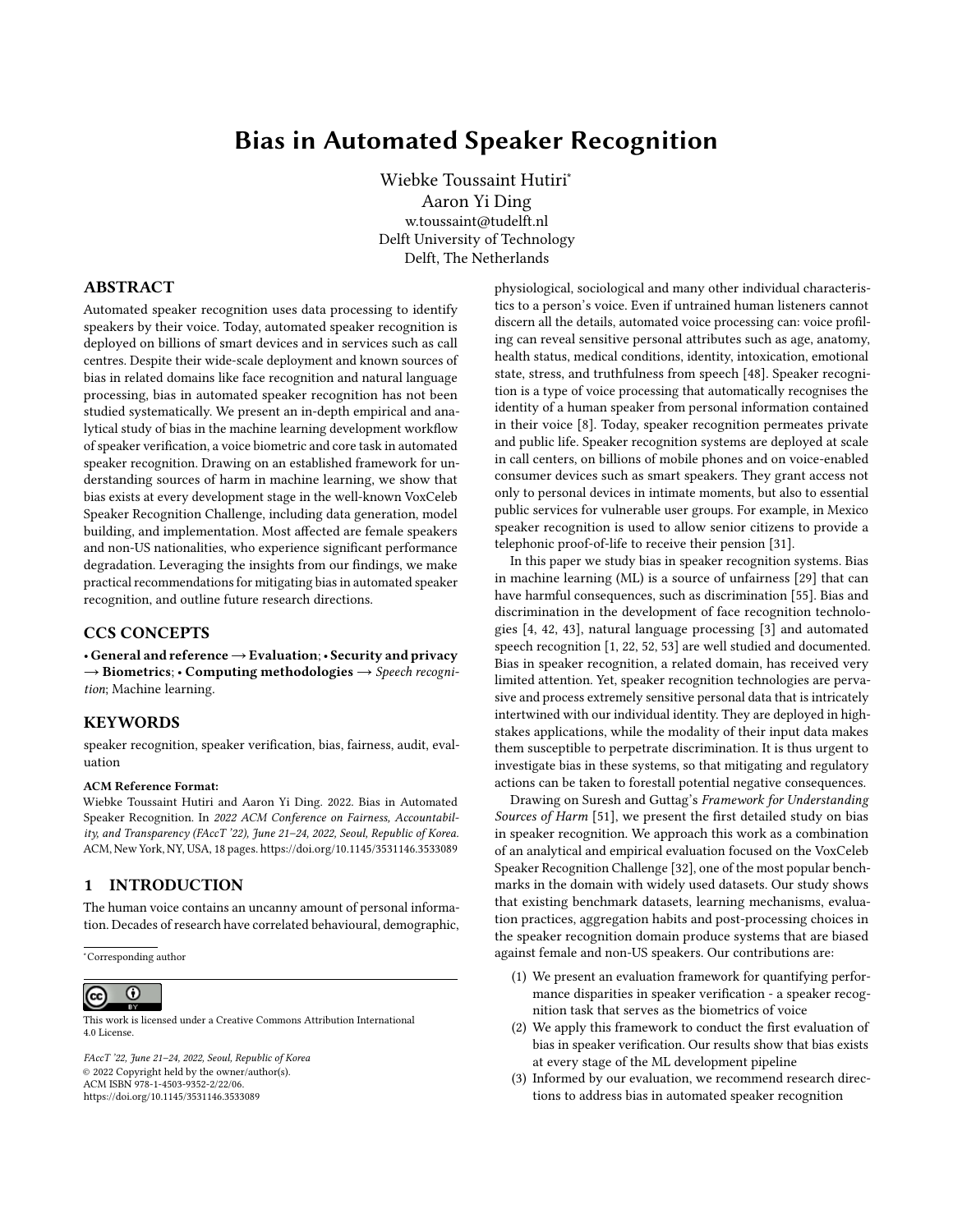Various detection cost functions have been proposed over time, such as the following, proposed in the NIST SRE 2019 Evaluation Plan [37]:

$$
C_{Det}^{1} \circ = C_{FN} \quad P_{Tar \text{ et}} \quad P_{FN}^{1} \circ + C_{FP} \quad 1 \quad P_{Tar \text{ et}} \quad P_{FP}^{1} \circ
$$
  
 
$$
P_{Tar \text{ et}} = 0.05, \ C_{FN} = 1, \ C_{FP} = 1
$$
 (1)

Speech science literature recommends that detection error trade-off (DET) curves [9] are used to visualise the trade-off between FPR and FNR, and to consider system performance across various thresholds. DET curves visualise the FPR and FNR at different operating thresholds on the x- and y-axis of a normal deviate scale [26] (see Figure 7 in the Appendix). They can be used to analyse the intermodel performance (across models), and are also recommended for analysing intra-model performance (across speaker subgroups in a model).

#### 3.3 Competitions and Benchmarks

Speaker recognition challenges have played an important role in evaluating and benchmarking advances in speaker verification. They were first initiated within the Information Technology Laboratory of the US National Institute of Standards and Technology (NIST) to conduct evaluation driven research on automated speaker recognition [9]. The NIST Speaker Recognition Evaluation (SRE) challenges and their associated evaluation plans have been important drivers of speaker verification evaluation. In addition, new challenges have emerged over time to address the requirements of emerging applications and tasks. Table 1 summarises recent challenges, their organisers and the metrics used for evaluation. Most challenges have adopted the minimum of the detection cost function,  $min C_{Det}$ , recommended by the NIST SREs as their primary metric. As the NIST SREs have modified this function over time, different challenges use different versions of the metric. In the remainder of this paper we evaluate bias in the VoxCeleb Speaker Recognition Challenge (SRC).

#### 4 EXPERIMENT SETUP

Launched in 2019, the objective of the VoxCeleb SRC is to "probe how well current [speaker recognition] methods can recognise speakers from speech obtained 'in the wild'" [10]. The challenge has four tracks: open speaker diarisation, open and closed fully supervised, and closed self-supervised speaker verification. It serves as a well-known benchmark, and has received several hundred submissions over the past three years. The popularity of the challenge and its datasets make it a suitable candidate for our evaluation, representative of the current ecosystem. We evaluate group bias in the speaker verification track of the VoxCeleb SRC.

#### 4.1 Baseline Models

The challenge has released two pre-trained baseline models [15] trained on the VoxCeleb 2 training set [33] with close to 1 million speech utterances of 5994 speakers. 61% of speakers are male and 29% of speakers have a US nationality, which is the most represented nationality. More detailed metadata is not readily available. The baseline models are based on a 34-layer ResNet trunk architecture. ResNetSE34V2 [15] is a larger model, with an architecture optimised for predictive performance. ResNetSE34L [5] is a smaller model that contains less than a fifth of the parameters of ResNetSE34V2 and has smaller input dimensions. This reduces the computation time and the memory footprint of the model, two important considerations for on-device deployment in applications like smartphones and smart speakers. The model developers have optimised it for fast execution. We downloaded and used both baseline models as black-box predictors in our evaluation. The technical details of the baseline models are summarised in Table 3 in the Appendix.

#### 4.2 Evaluation Dataset

We evaluate the baseline models on three established evaluation sets that can be constructed from the utterances in the VoxCeleb 1 dataset [33]. VoxCeleb 1 was released in 2017 with the goal of creating a large scale, text-independent speaker recognition dataset that mimics unconstrained, real-world speech conditions, in order to explore the use of DNNs for speaker recognition tasks [34]. The dataset contains 153 516 short clips of audio-visual utterances of 1251 celebrities in challenging acoustic environments (e.g. background chatter, laughter, speech overlap) extracted from YouTube videos. The dataset also includes metadata for speakers' gender and nationality, and is disjoint from VoxCeleb 2 which is used for training. Three different evaluation sets have been designed for testing speaker verification with VoxCeleb 1. We consider all three evaluation sets in our analysis. The evaluation sets are discussed in detail in §6.3.

# 4.3 Speaker Subgroups and Bias Evaluation Measures

We selected subgroups based on attributes and categories captured in the VoxCeleb metadata: gender and nationality. We then established bias by evaluating performance disparities between these subgroups using existing evaluation measures in speaker verification. Reusing attributes and category labels, though practical for facilitating our study, perpetuates existing bias. We reflect on the consequences of this in our analysis of measurement bias in §5.3.

Our first technique for establishing bias is to plot the DET curves for all subgroups, and to compare the subgroups' DET curves to the overall curve for all subgroups. As speaker verification systems must operate on the DET curve, this presents the theoretical performance boundary of the model across subgroups. Secondly, we consider bias at the threshold to which the system has been calibrated, which ultimately presents the operating point of the system. Here we consider an unbiased system as one that has equal false positive and true positive (or false negative) rates across subgroups, in line with the definition of equalized odds [12]. We compare each subgroup's performance to the overall system performance to facilitate comparison across a large number of subgroups, and thus deviate slightly from the formal definition of equalized odds. We use  $C_{Det}$ <sup>1</sup> ° as defined in Equation 1 to determine the calibration threshold and quantify the relative bias towards each subgroup with the ratio of the subgroup cost  $C_{Det}^{-1}$  <sup>os G</sup> to the overall cost  $C_{Det}$ <sup>1</sup> <sup>o erall</sup> at the threshold value where  $C_{Det}$ <sup>1</sup> <sup>o</sup> is minimized for the overall system. for the overall system: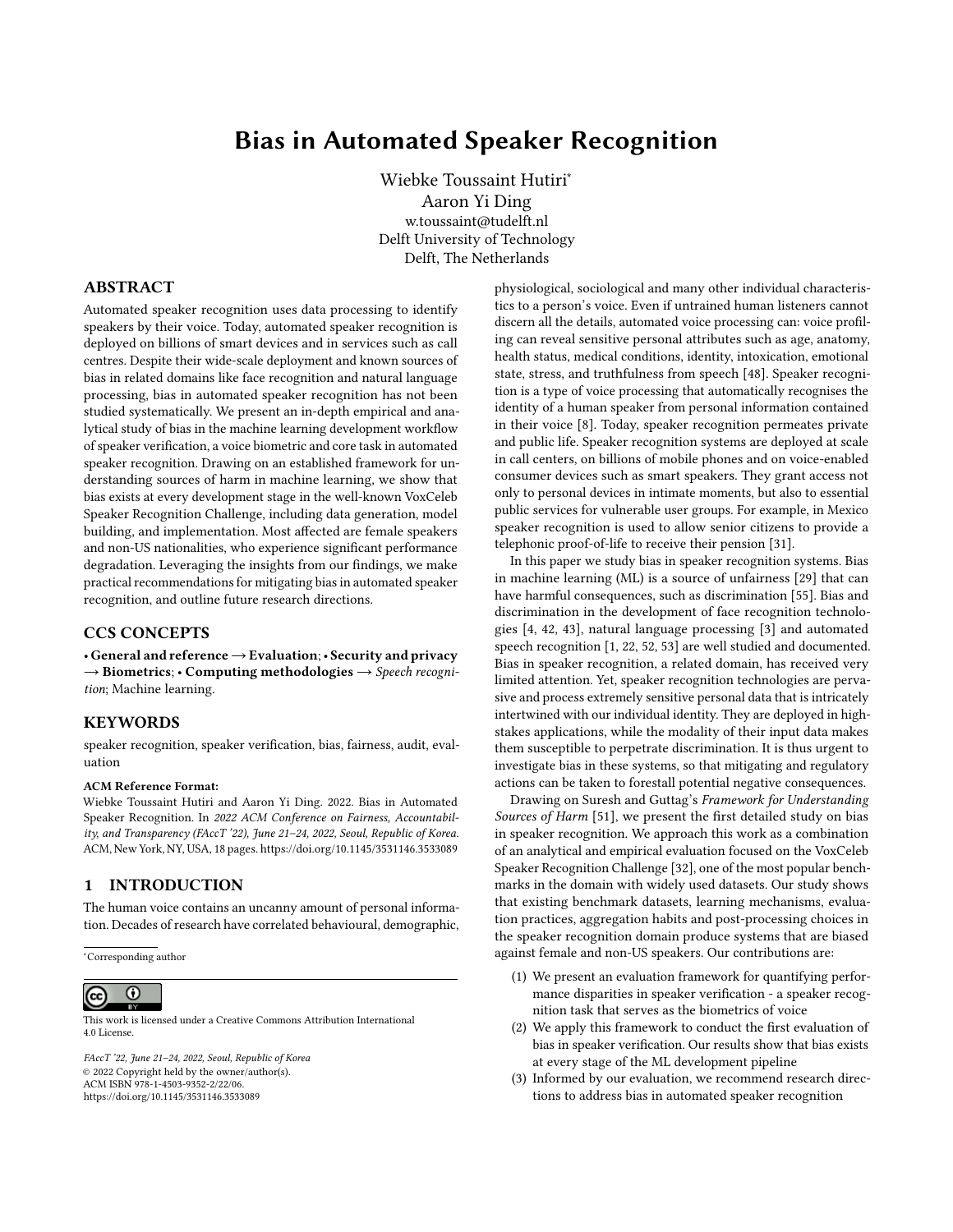| Name                          | Organiser                              | <b>Years</b>  | <b>Metrics</b>                                    |
|-------------------------------|----------------------------------------|---------------|---------------------------------------------------|
| NIST SRE [9]                  | US National Inst. of Standards & Tech. | 1996 - 2021   | <b>Detection Cost Function</b>                    |
| SRE in Mobile Env's [19]      | Idiap Research Institute               | 2013          | DET curve, EER, half total error rate             |
| Speakers in the Wild SRC [28] | at Interspeech 2016                    | 2016          | min $C_{Det}$ * (SRE2016), $R_{prec}$ , $C_{IIr}$ |
| VoxCeleb SRC [32]             | Oxford Visual Geometry Group           | $2019 - 2021$ | $min C_{Det}$ * (SRE2018), EER                    |
| Far-Field SVC [41]            | at Interspeech 2020                    | 2020          | $min C_{Det}$ *, EER                              |
| Short Duration SVC [58]       | at Interspeech 2021                    | $2020 - 2021$ | norm min $C_{Det}$ * (SRE08)                      |
| SUPERB benchmark [57]         | CMU, JHU, MIT, NTU, Facebook AI        | 2021          | $EER*$                                            |

Table 1: Evaluation metrics for Speaker Verification and Recognition Challenges (SVC and SRC) (\* primary metric)

sub roup bias <sup>=</sup> CDet @ o er all min o er all (2)

 $C_{Det}$  and  $C_{out}$  and min  $C_{out}$  if the subgroup bias is greater than 1, the subgroup performance is worse than the overall performance, and the speaker verification model is prejudiced against that subgroup. Conversely, if the subgroup bias is less than 1, the model favours the subgroup. If the ratio is exactly 1, the model is unbiased for that subgroup.

#### 4.4 Black-box Bias Evaluation Framework

We designed a framework $^1$  that replicates a real evaluation scenario to evaluate bias in the VoxCeleb SRC benchmark. Figure 2 shows an overview of our approach. We start with pairs of single-speaker speech utterances in the evaluation dataset as input, and use the baseline models, ResNetSE32V2 and ResNetSE34L, as black-box predictors. The baseline models output scores for all utterance pairs in the evaluation set. We set the threshold to the value that minimizes the overall system cost of the DCF and accept or reject speakers in utterance pairs based on that. Our predicted binary acceptance is then compared to the true labels of the utterance pairs to determine false positive and false negative predictions. Using the metadata for speakers, we allocate each utterance pair to a subgroup based on the attributes of the enrollment utterance. From these inputs we evaluate bias by establishing the FPR, FNR and thus  $C_{Det}^{-1}$  <sup>o.56</sup> at the threshold value for each subgroup. We also plot DET curves from threshold value for each subgroup. We also plot DET curves from the outputs scores for each subgroup. The evaluation is repeated for each of the three VoxCeleb 1 evaluation sets. Using this evaluation framework, we now identify sources of bias in data generation (Section 5) and model building and implementation (Section 6).



#### Figure 2: Framework for black-box bias evaluation of speaker verification models

## 5 BIAS IN DATA GENERATION

In this section we identify sources of bias in the VoxCeleb SRC that arise during data generation (see Suresh and Guttag's Framework for Understanding Sources of Harm described in §2.3). The stage involves data generation, population definition and sampling, measurement and pre-processing, with the goal of creating training, test and benchmark datasets. The types of bias that arise in these processes are historical bias, representation bias and measurement bias.

#### 5.1 Historical Bias

#### Historical bias replicates biases, like stereotypes, that are present in the world as is or was.

The VoxCeleb 1 dataset was constructed with a fully automated data processing pipeline from open-source audio-visual media [34]. The candidate speakers for the dataset were sourced from the VGG Face dataset [40], which is based on the intersection of the most searched names in the Freebase knowledge graph and Internet Movie Database (IMDB). After searching and downloading video clips for identified celebrities, further processing was done to track faces, identify active speakers and verify the speaker's identity using the HOG-based face detector [20], Sync-Net [6] and VGG Face CNN [47] respectively. If the face of a speaker was correctly identified, the clip was included in the dataset.

Bias in facial recognition technologies is well known [4, 42, 43], and historic bias pervades the automated data generation process of VoxCeleb. The VoxCeleb 1 inclusion criteria subject the dataset to the same bias that has been exposed in facial recognition verification technology and reinforce popularity bias based on search results [29]. Moreover, the data processing pipeline directly translates bias in facial recognition systems into the speaker verification domain, as failures in the former will result in speaker exclusion from VoxCeleb 1.

#### 5.2 Representation Bias

Representation bias underrepresents a subset of the population in its sample, resulting in poor generalization for that subset.

The VoxCeleb 1 dataset is skewed towards males and US nationals, as can be seen in Figure 8 in the Appendix. Performance for this group is the most reliable and aligns the closest with the average performance. For subgroups with the smallest amount of speakers, such as Italian, German and Irish females, DET curves in Figure 9 in the Appendix show that performance is unreliable. In the context of benchmark evaluations, such skewed representation not only provides an inadequate understanding of the real capabilities

 $1$ <sup>1</sup>The code for the evaluation has been released as an open-source python library: <https://github.com/wiebket/bt4vt/releases/tag/v0.1>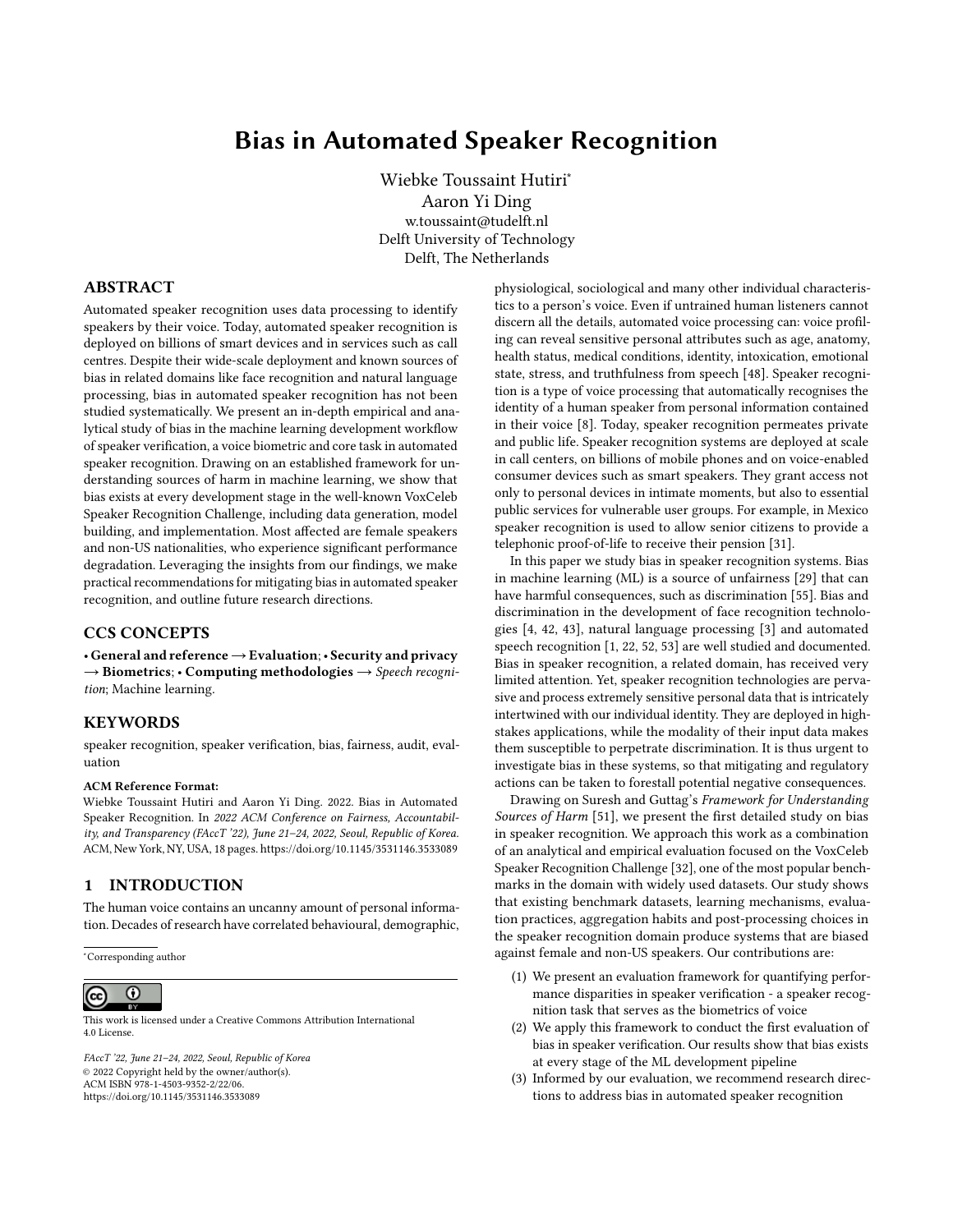of speaker verification for a diverse population of people, but it also shapes the development of the technology towards the group of people that are most represented. Representation bias affects the quality of our bias evaluation for underrepresented subgroups. However, there are sufficient subgroups that have a reasonable representation of speakers (USA, Canadian, UK, Indian and Australian males and females) to support our efforts of gathering evidence of bias.

Recent work on age recognition with the VoxCeleb datasets [13] shows that speakers between ages 20 and 50 are most represented in the dataset, indicating that representation bias is also evident across speaker age. Nationality, gender and age only account for some of the attributes of a speaker's voice that affect automated speaker recognition [48]. We discuss additional attributes that are likely to affect performance in the following section on measurement bias. Being a celebrity dataset that is not representative of the broad public, it is likely that VoxCeleb 1 contains representation bias that affect many other sensitive speaker attributes. Representation bias contributes to aggregation bias (§6.1), evaluation bias (6.3) and deployment bias (§6.4) in speaker verification, and is discussed in further detail in those sections.

#### 5.3 Measurement Bias

#### Measurement bias occurs in the process of designing features and labels to use in the prediction problem.

In our analysis of measurement bias we focus on labelling choices made in the VoxCeleb 1 metadata, which our study inherits in our subgroup design choices. While these labels are not used for making predictions, they are used to make judgements about speaker representation in the dataset. They also inform subgroup design, which plays a fundamental role in our group-based bias analysis.

The VoxCeleb 1 dataset creators inferred nationality labels from speakers' countries of citizenship, as obtained from Wikipedia. Their underlying motivation for doing this was to assign a label that is indicative of a speaker's accent [33]. Conflating nationality and accent is problematic, as people with the same citizenship can speak the same language with different accents. Likewise, many countries have citizens speaking different languages (e.g. India has 7 languages with more than 50 million first language speakers each [56]). Using nationality as a subgroup label has merits<sup>2</sup>, even if conflating nationality, accent and language raises concerns. The nationality-based performance differences that we observe suggest that language, accent, ethnicity and dialect may also produce disparate performance.

The metadata considers only binary gender categories, namely male and female. From the dataset description it is unclear what method was followed to label speakers by gender. Many concerns about gender labelling in face analysis technologies have been pointed out in prior research [45], and similar concerns hold true in speaker recognition. Simply replacing a binary gender classification with more categories is not a recommended alternative. Even if it were possible to produce accurate labels, they might help to mitigate bias in speaker verification only while offering a new surface

for harm, for example through voice-based gender classification enabled targeting.

# 6 BIAS IN MODEL BUILDING AND IMPLEMENTATION

Having analysed bias in data generation, we now present evidence of bias in the model building and implementation stage of the Vox-Celeb SRC benchmark. In the ML pipeline this stage involves model definition and training, evaluation and real-world deployment. The types of bias that arise in these processes are aggregation bias, learning bias, evaluation bias and deployment bias. We found evidence of each type of bias in our evaluation.

#### 6.1 Aggregation Bias

Aggregation bias arises when data contains underlying groups that should be treated separately, but that are instead subjected to uniform treatment.

We evaluate aggregation bias by plotting disaggregated DET performance curves for speaker subgroups based on nationality and gender. In Figure 3 we show the DET curves for female (left) and male (right) speakers across 11 nationalities for the ResNetSE34V2 model evaluated on the VoxCeleb 1-H evaluation set. The dotted black DET curve shows the overall performance across all subgroups. DET curves above the dotted line have a high likelihood of performing worse than average, while DET curves below the dotted line will generally perform better than average. It is easy to see that the DET curves of female speakers lie mostly above the average DET curve, while those of male speakers lie below it. The model is thus likely to perform worse than average for females, and better for males. Figure 9 in the Appendix shows DET subplots for each nationality, highlighting disparate performance across nationalities.

The triangular markers show the FPR and FNR at the threshold  $\omega$  o erall min where the overall system DCF is minimized. The markers for male and female speaker subgroups are dispersed, indicating that the aggregate system calibration results in significant operating performance variability across subgroups. Table 4 in the Appendix shows the sub roup bias for all subgroups. With the exception of US female speakers, all females have a sub roup bias greater than 1, and thus perform worse than average.

The DET curves and sub roup bias demonstrate disparate performance based on speakers' gender and nationality. They also show that the model is fit to the dominant population in the training data, US speakers. The trends in aggregation bias that we observe for ResNetSE34V2 are evident in all three evaluation sets, as well as ResNetSE34L. They indicate that speaker verification models do not identify all speaker subgroups equally well, and validate that performance disparities between male and female speakers identified in the past [27] still exist in DNN speaker verification models today.

#### 6.2 Learning Bias

Learning bias concerns modeling choices and their effect on amplifying performance disparities across samples.

The ResNetSE34V2 and ResNetSE34L models are built with different architectures and input features. The two architectures have been

 $2$ Discrimination based on national origin can have legal consequences, for instance, Title VII of the Civil Rights Act of 1964 prohibits employment discrimination based on national origin in the United States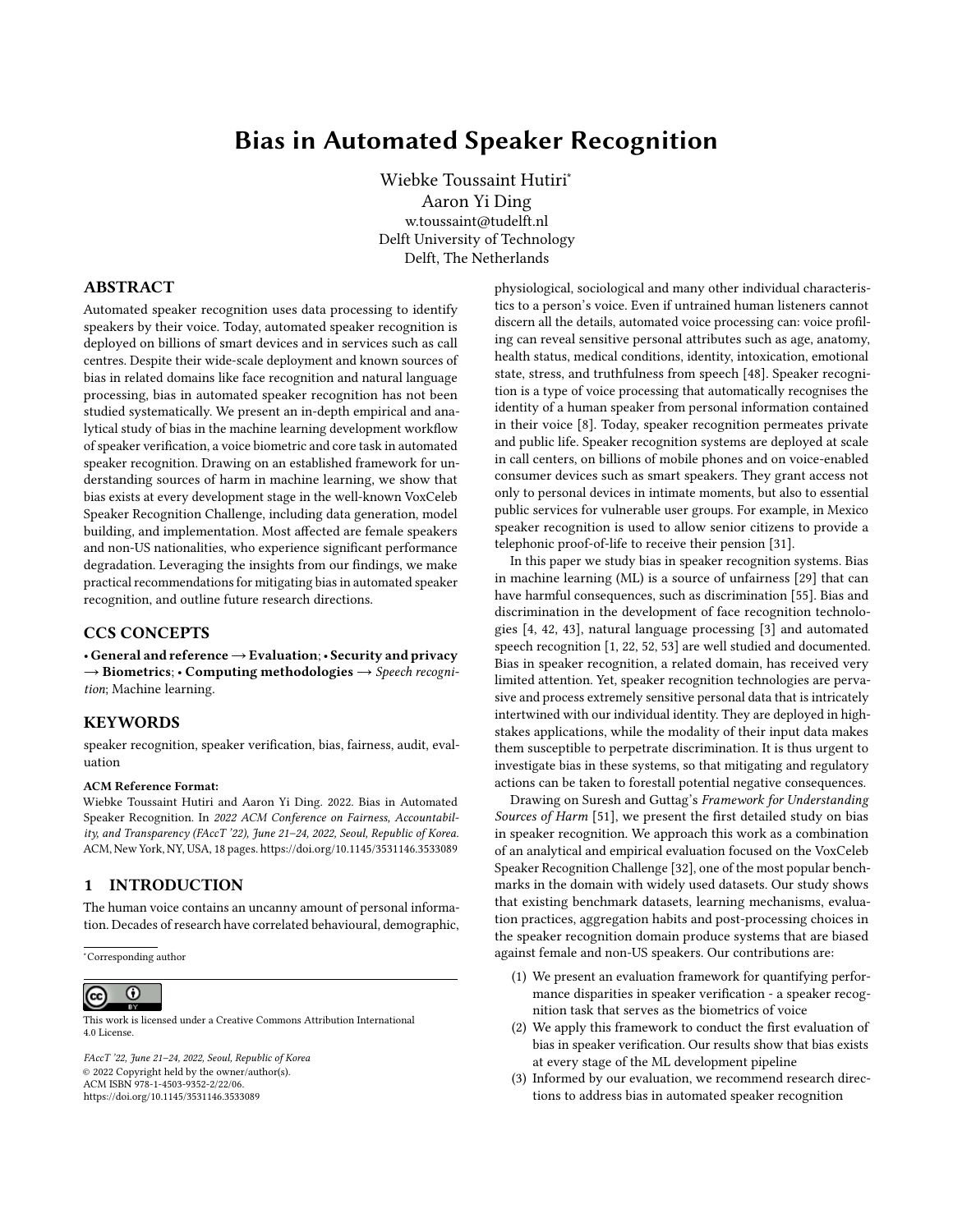

Figure 3: Aggregation bias in ResNetSE34V2 with the VoxCeleb 1-H evaluation set: 1) the aggregate model (dotted black line) is fit to the dominant population (US speakers) and 2) the operating performance (triangular markers) across subgroups has high variability when the system is tuned to the overall threshold.

designed for different goals respectively: to optimise performance and to reduce inference time. Optimisation here refers to the design goal, not the optimiser of the model. The reduced number of parameters, smaller model size and reduced number of computations of ResNetSE34L are desirable attributes for on-device deployment.

In Figure 4 we plot the sub roup bias for both models for all subgroups. On the dotted line the models perform equally well for a subgroup. The greater the distance between a marker and the line, the greater the performance disparity between the models for that subgroup. As described in §4.3, subgroup performance is worse than average if the sub roup bias is greater than 1, and better than average if it is less than 1. We make three observations: Firstly, the sub roup bias for both models for male subgroups is close to or less than 1, indicating that at the threshold value males experience better than average performance for both models. Secondly, we observe that sub roup bias for male US speakers is equal for both models, indicating that performance disparities remain consistent for the over-represented group. Thirdly, we observe that neither of the two



Figure 4: Learning bias based on model architecture. Subgroup bias for the performance optimized ResNetSE34V2 is shown on the x-axis, and for the speed optimized ResNetSE34L on the y-axis. On the diagonal subgroup bias for the two models is equal.

models reduces performance disparities definitively: ResNetSE34V2 has a lower sub roup bias for 7 subgroups, ResNetSE34L for 10 subgroups.

In addition to examining sub roup bias we have plotted the DET curves for both models across subgroups in Figure 10 in the Appendix. We observe that the smaller ResNetSE34L increases the distance between DET curves for males and females with nationalities from the UK, USA and Ireland, indicating that the model increases performance disparities between male and female speakers of these nationalities. For Australian, Indian and Canadian speakers the distance between DET curves for males and females remains unchanged, while for Norwegian nationalities they lie closer together. Together these results point to learning bias, highlighting that modeling choices such as the architecture, the number of model parameters and the input feature dimensions can amplify performance disparities in speaker verification. The disparities tend to negatively affect female speakers and nationalities with few speakers. Our results reinforce other studies that have shown that bias can arise when reducing model size during pruning [16, 54], but are insufficient to point out the exact modeling choices that affect learning bias. This remains an area of future work.

#### 6.3 Evaluation Bias

Evaluation bias is attributed to a benchmark population that is not representative of the user population, and to evaluation metrics that provide an oversimplified view of model performance.

6.3.1 Evaluation Datasets. Representative benchmark datasets are particularly important during ML development, as benchmarks have disproportionate power to scale bias across applications if models overfit to the data in the benchmark [51]. Three evaluation sets can be constructed from the VoxCeleb 1 dataset to benchmark speaker verification models. VoxCeleb 1 test contains utterance pairs of 40 speakers whose name starts with E. VoxCeleb 1-E includes the entire dataset, with utterance pairs sampled randomly. VoxCeleb 1-H is considered a hard test set, that contains only utterance pairs where speakers have the same gender and nationality. Speakers have only been included in VoxCeleb 1-H if there are at least 5 unique speakers with the same gender and nationality. All three evaluation sets contain a balanced count of utterance pairs from same speakers and different speakers. We have calculated the speaker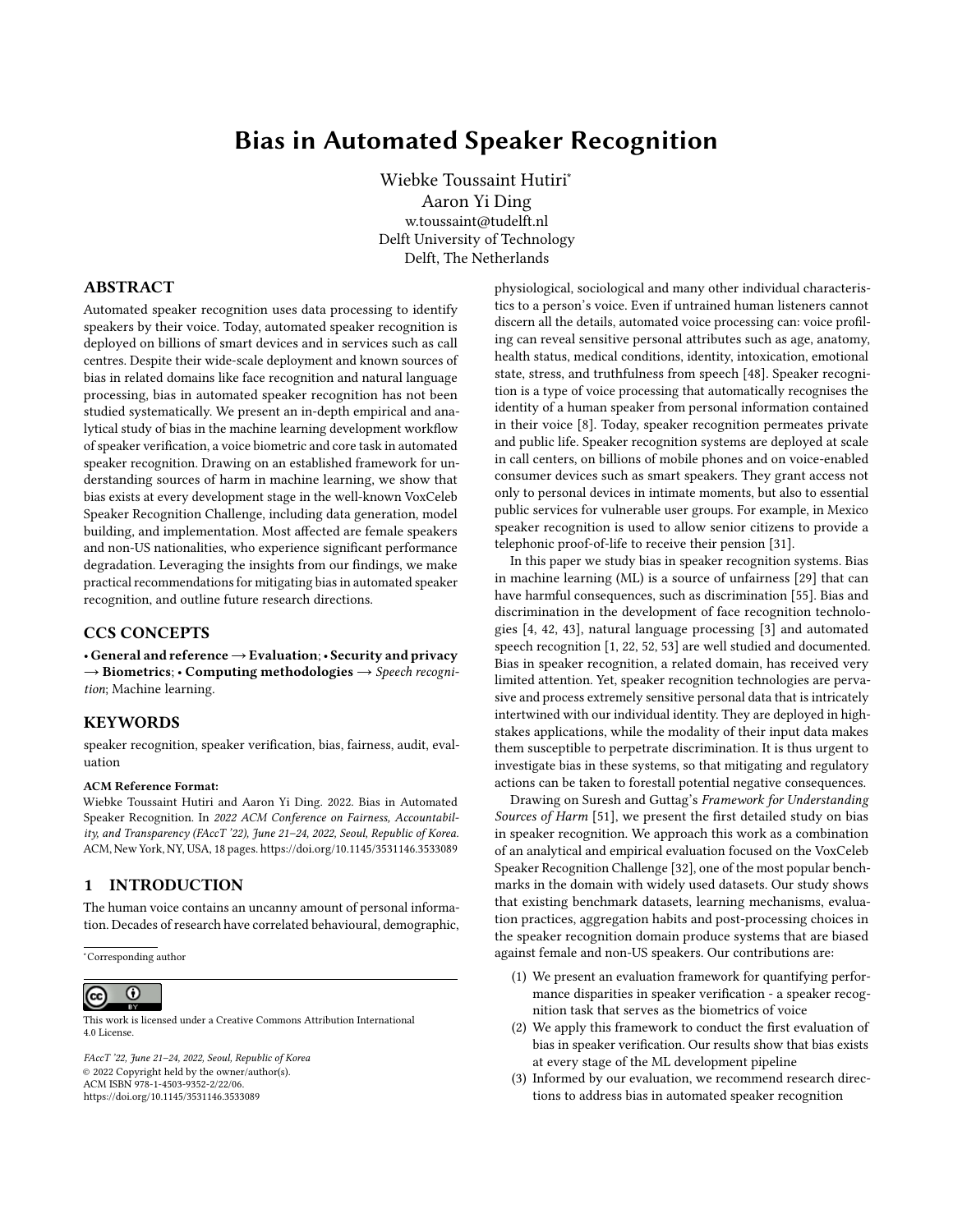and utterance level demographics for each evaluation set from the dataset's metadata, and summarise the attributes of the evaluation sets in Table 2.

Several observations can be made based on the summary in Table 2: the VoxCeleb 1 dataset suffers from representation bias (see Section 5.2) and all three evaluation sets over-represent male speakers and US nationals. Furthermore, the sample size of VoxCeleb 1 test is too small to use it for a defensible evaluation. Its inclusion criterion based on speakers' names introduces additional representation bias into the evaluation set, as names strongly correlate with language, culture and ethnicity.

In addition to these obvious observations, the summary also reveals subtler discrepancies. Speaker verification evaluation is done on utterance pairs. Demographic representation is thus important on the speaker level to ensure that the evaluation set includes a variety of speakers, and on the utterance level to ensure that sufficient speech samples are included for each individual speaker. A significant mismatch in demographic representation between the speaker and utterance level is undesirable. If the representation of a subgroup is higher on the speaker level than the utterance level, this misrepresents the demographics that matter during evaluation and may indicate underrepresentation of individual speakers. Conversely, if the representation of a subgroup is lower on the speaker level, this increases the utterance count per speaker, suggesting overrepresentation of individual speakers. When considering utterances instead of speakers, the representation of females in relation to males decreases from 61% to 42% for VoxCeleb 1 test, from 82% to 72% for VoxCeleb 1-E and from 79% to 70% for VoxCeleb 1-H. The evaluation sets thus not only contain fewer female speakers, they also contain fewer utterances for each female speaker, which reduces the quality of evaluation for female speakers.

We evaluate ResNetSE34V2 with the three evaluation sets and plot the resulting DET curves in Figure 5. The DET curve of VoxCeleb 1 test is irregular, confirming that this evaluation set is too small for a valid evaluation. In a FPR range between 0.1% and 5%, which is a reasonable operating range for speaker verification, model performance is similar on VoxCeleb 1 test and VoxCeleb 1-E. The curve of VoxCeleb 1-H lies significantly above the other two evaluation sets, indicating that the model performs worse on this evaluation set. Our empirical results illustrate that model performance is highly susceptible to the evaluation set, and show how evaluation bias can affect speaker verification models during evaluation.



Figure 5: Evaluation bias in the three VoxCeleb 1 evaluation sets with ResNetSE34V2

6.3.2 Evaluation Metrics. The two dominant metrics used in speaker verification benchmarks, including the VoxCeleb SRC, are the equal error rate (EER) and the minimum value of the detection cost function  $C_{Det}$ <sup>1</sup> @ o erall min<sup>o</sup> (see Table 1). Both error metrics give rise to evaluation bias. The EER presents an oversimplified view of model performance, as it cannot weight false positives and false negatives differently. Yet, most speaker verification applications strongly favour either a low FPR or a low FNR [9]. The NIST SREs do not promote the use of the EER for speaker verification evaluation for this reason [9], which makes it particularly concerning that new challenges like the SUPERB benchmark evaluate only the EER [57].  $C_{Det}$ <sup>1</sup> @ o erall min<sup>o</sup> can weight FPR and FNR, but has its own shortcomings. Firstly, the detection cost function has been updated over the years, and different versions of the metric are in use. This is impractical for consistent evaluation of applications across time. Secondly, the cost function is only useful if the FPR and FNR weighting reflect the requirements of the application. Determining appropriate weights is a normative design decision, and has received very limited attention in the research community. In benchmarks weights are typically not adjusted, which oversimplifies real-life evaluation scenarios. Finally,  $C_{Det}$ <sup>1</sup> @ o erall min<sup>°</sup> presents a limited view of a model's performance at a single threshold value. While DET curves can provide a holistic view on the performance of speaker verification models across thresholds, many recent research papers do not show them, and those that do only show aggregate curves.

The aggregate form of current evaluation practices based on and optimised for average performance hides the nature of harm that arises from evaluation bias. Ultimately, what matters when a speaker verification system is deployed, are the FPR and FNR. False positives pose a security risk, as they grant unauthorized speakers access to the system. False negatives pose a risk of exclusion, as they deny authorized speakers access to the system. We consider the FPR and FNR for subgroups at  $C_{Det}$ <sup>1</sup> @ o erall min<sup>°</sup> in relation to the average FPR and FNR in Table 5 in the Appendix. US male speakers have a FPR and FNR ratio of 1, indicating that this subgroup will experience error rates in line with the average. On the other end of the spectrum Indian female speakers have a FPR and FNR that are 13 and 1.3 times greater than average, indicating that this subgroup is exposed to a significant security risk, and a greater risk of exclusion.

#### 6.4 Deployment Bias

Deployment bias arises when the application context and usage environment do not match the problem space as it was conceptualised during model development.

6.4.1 Application Context. Advancements in speaker verification research have been funded by governments to advance intelligence, defense and justice objectives [9]. The underlying use cases of speaker verification in these domains have been biometric identification and authentication. From this lens, the speaker verification problem space has been conceptualized to minimize false positives, which result in security breeches. Research on evaluation and consequently also model development has thus focused on attaining low FPRs. This dominant, but limited view promotes deployment bias in new use cases, which require evaluation practices and evaluation datasets tailored to their context.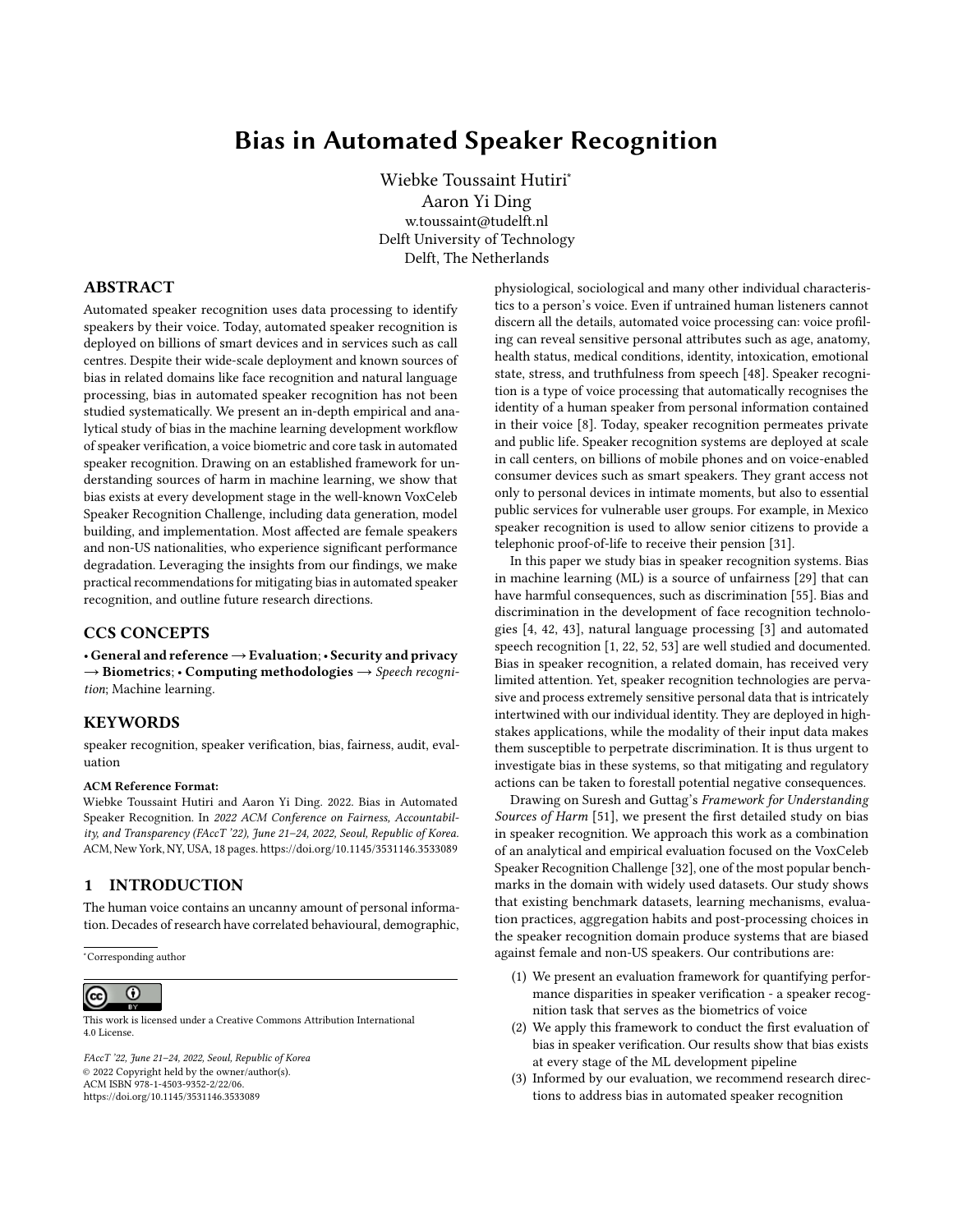|                                             | VoxCeleb 1 test      | VoxCeleb 1-E       | VoxCeleb 1-H                          |
|---------------------------------------------|----------------------|--------------------|---------------------------------------|
| unique speakers                             | 40                   | 1 2 5 1            | 1 1 9 0                               |
| unique utterance pairs                      | 37 720               | 579 818            | 550 894                               |
| speaker pairing details                     |                      | random sample      | same gender, nationality              |
| speaker pair inclusion criteria             | name starts with 'E' | all                | >=5 same gender, nationality speakers |
| female / male speakers (%)                  | 38/62                | 45/55              | 44/56                                 |
| female / male utterances (%)                | 29.5 / 70.5          | 41.8 / 58.2        | 41.1 / 58.9                           |
| count of nationalities                      |                      | 36                 | 11                                    |
| top 1 nationality (% speakers / utterances) | US $(62.5 / 59.6)$   | US $(63.9 / 61.4)$ | US $(67.1 / 64.7)$                    |
| top 2 nationality (% speakers / utterances) | UK (12.5 / 13.9)     | UK (17.2 / 18.3)   | UK (18.1 / 19.3)                      |
| top 3 nationality (% speakers / utterances) | Ireland (7.5 / 6.7)  | Canada (4.3 / 3.8) | Canada (4.5 / 3.9)                    |

Table 2: VoxCeleb 1 evaluation sets show that the benchmark's population is not representative across gender and nationality

Today, speaker verification is used in a wide range of audio-based applications, ranging from voice assistants on smart speakers and mobile phones to call centers. A low FPR is necessary to ensure system security. In voice assistants, false positives also affect user privacy, as positive classifications trigger voice data to be sent to service providers for downstream processing [46]. When used in forensic applications, false positives can amplify existing bias in decision-making systems, for example in the criminal justice system [17]. Even if the FPR is low, the speaker verification system will have a high FNR as trade-off, and the consequences of this must be considered. The FNR affects usability and can lead to a denial of service from voice-based user interfaces. The more critical the service, the higher the risk of harm associated with the FNR. Consider, for example, the previously mentioned speaker verification system used as proof-of-life of pensioners [31]. As long as the system is able to identify a pensioner correctly, it relieves the elderly from needing to travel to administrative offices, thus saving them time, money and physical strain. If the system has disparate FNR between demographic subgroups, some populations will be subjected to a greater burden of travel.

Evaluation practices aside, many speaker verification applications will suffer from deployment bias when evaluated on the utterance pairs in the VoxCeleb 1 evaluation datasets. Voice assistants in homes, cars, offices and public spaces are geographically bound, and speakers using them will frequently share a nationality, language and accent. These user and usage contexts should be reflected in the evaluation sets. The VoxCeleb 1 evaluation sets with randomly generated utterance pairs (i.e. VoxCeleb 1 test and -E) are inadequate to capture speaker verification performance in these application scenarios. Even VoxCeleb 1-H, which derives its abbreviation -H from being considered the hard evaluation set, is inadequate to evaluate speaker verification performance in very common voice assistant scenarios, such as distinguishing family members. Furthermore, the naming convention of the evaluation sets promotes a limited perspective on speaker verification application contexts: naming VoxCeleb 1-H the hard evaluation set creates a false impression that the randomly generated utterance pairs of VoxCeleb 1-E are the typical evaluation scenario.

6.4.2 Post-processing. The operating threshold of a speaker verification system is calibrated after model training (see §3.2). This postprocessing step amplifies aggregation bias (discussed in §6.1) and deployment bias due to the application context (discussed above). The operating threshold is set in a calibration process that tunes a speaker verification system to a particular evaluation set. If the

evaluation set does not take the usage environment and the characteristics of speakers in the environment into consideration, this can give rise to further deployment bias due to post-processing. As discussed above, the VoxCeleb 1 evaluation sets encompass a very limited perspective on application scenarios, and thresholds tuned to these evaluation sets will suffer from deployment bias due to post-processing in many contexts.

The speaker verification system threshold is typically calibrated for the overall evaluation set. This gives rise to a form of aggregation bias that arises during post-processing and deployment. Instead of calibrating the threshold to the overall evaluation set, it could be tuned for each subgroup individually. Using the detection cost function as example, this means setting the threshold for a subgroup to the value where  $C_{Def}$ <sup>1</sup> ° is minimized for the subgroup (i.e.  $U_{Det}$  @ *SG* min 1. If the detection cost at the subgroup s minimum is smaller than at the overall minimum, then the subgroup  $C_{Det}$  @ SG min<sup>SG</sup>). If the detection cost at the subgroup's minibenefits from being tuned to its own threshold. By calculating the ratio of the subgroup's overall detection cost and the subgroup's minimum detection cost, we can get an intuition of the extent of bias. If the ratio is greater than 1, the subgroup will benefit from being tuned to its own threshold. The greater the ratio, the greater the bias and the more the subgroup will benefit from being tuned to its own minimum. Table 4 in the Appendix shows the ratios for all subgroups. It is clear that all subgroups would perform better if tuned to their own threshold. However, female speakers with a mean ratio of 1.37 will experience greater benefit from threshold tuning than male speakers with a mean ratio of 1.09. Visually, the effect of calibrating subgroups to their own threshold can be seen in Figure 11 in the Appendix.

### 7 DISCUSSION

In this paper we have presented an in-depth study of bias in speaker verification, the data processing technique underlying voice biometrics, and a core task in automated speaker recognition. We have provided empirical and analytical evidence of sources of bias at every stage of the speaker verification ML development workflow. Our study highlights that speaker verification performance degradation due to demographic attributes of speakers is significant, and can be attributed to aggregation, learning, evaluation, deployment, historical, representation and measurement bias. Our findings echo concerns similar to those raised in the evaluation for facial recognition technologies [43]. While our findings are specific to speaker verification, they can, for the most part, be extended to automated speaker recognition more broadly. Below we present recommendations for mitigating bias in automated speaker recognition and discuss limitations of our work.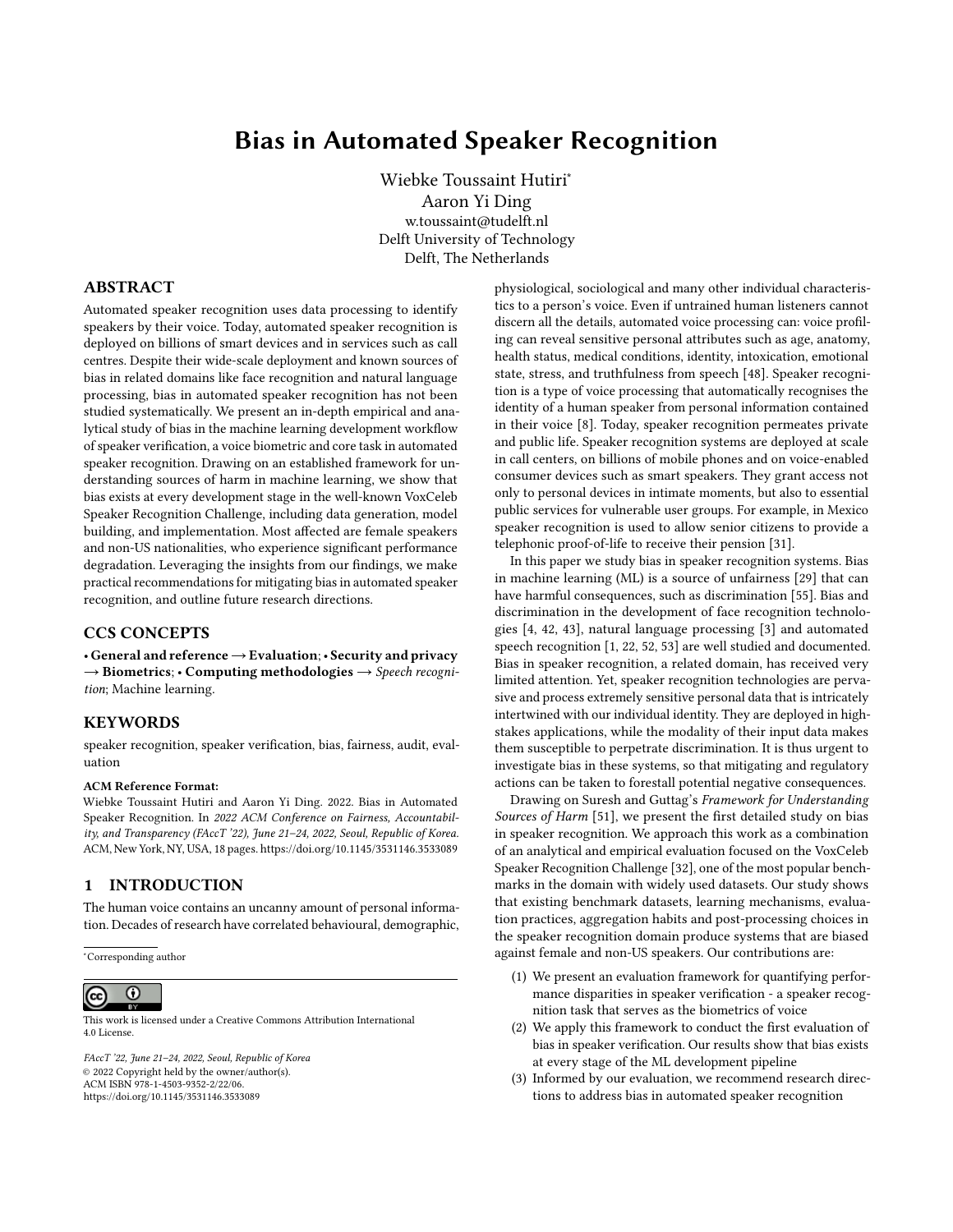#### 7.1 Recommendations

7.1.1 Inclusive Evaluation Datasets for Real Usage Scenarios. We have shown that speaker verification evaluation is extremely sensitive to the evaluation set. The three evaluation sets specified for the VoxCeleb 1 dataset induce evaluation bias, and are insufficient for evaluating many real-world application scenarios. Representative evaluation datasets that are inclusive on a speaker and utterance level are thus needed. On an utterance level, an appropriate evaluation set should contain sufficient utterance pairs for all speakers, and pairs should reflect the reality of the application context. This requires guidelines for constructing application-specific utterance pairs for evaluation. As discussed in §5.3, our approach for constructing subgroups replicates measurement bias in the labelling choices of VoxCeleb. Future work should consider speaker groups based on vocal characteristics such as pitch, speaking rate, and vocal effort, and consider speaker diversity across languages and accents. Moreover, research on diversity and inclusion in subgroup selection [30] presents a starting point that can inform the design of more inclusive speaker verification evaluation datasets.

7.1.2 Evaluation Metrics that Consider Consequences of Errors. Considering the consequences of errors across application contexts is necessary to reduce deployment bias in speaker verification. Speaker verification evaluation and testing should carefully consider the choice and parameters of error metrics to present robust evaluations and comparison across models for specific application contexts. To this end, guidelines are needed for designing application specific error metrics, and for evaluating bias with these metrics. Such guidelines should determine acceptable FPR and FNR ranges, and guide normative decisions pertaining to the selection of weights of cost functions. Alternative evaluation metrics, such as those used for privacy-preserving speaker verification [25, 36], should also be studied for evaluating bias. To assess aggregation bias in speaker verification, disaggreated evaluation across speaker subgroups is needed. DET curves, which have history in speaker verification evaluation, should be used for visualizing model performance across speaker subgroups. Additionally error metrics should also be computed and compared across subgroups to mitigate evaluation bias.

7.1.3 Learning and Engineering Approaches for Mitigating Bias. Bias in speaker recognition is a new area of study, and interventions are needed to address learning, deployment, aggregation and measurement bias. We make some suggestions for interventions that can mitigate these types of bias. Speaker verification will improve for all subgroups if they are tuned to their own threshold rather than the overall threshold. Developing engineering approaches to dynamically select the optimal threshold for subgroups or individual speakers will improve the performance of speaker verification in deployed applications. Subgroup membership is typically not known at run time, making this a challenging task with potential trade-offs against privacy. Further research is also required to study how optimisation for on-device settings, such as model compression, pruning and small-footprint architectures, affect learning bias. Previous work in audio keyword spotting has shown that performance disparities across speaker subgroups can be attributed to model input features and the data sample rate at which the voice

signal was recorded [53]. Studying and mitigating sources of measurement bias due to data processing and input features thus remain an important area for future work.

#### 7.2 Limitations

Our work presents the first study of bias in speaker verification development and does not study bias in commercial products, which we position as an area for future work. Our aim was to study typical development and evaluation practices in the speaker verification community, not to compare speaker verification algorithms. We thus designed a case study with a confined scope, using publicly available benchmark models as black box predictors. Our findings should be interpreted with this in mind, and not be seen as a generic evaluation for all speaker verification models. We constructed demographic subgroups based on those included in the VoxCeleb1-H evaluation set. Some subgroups thus have insufficient sample sizes, which affects the quality of our empirical evaluation for these subgroups. However, as discussed in detail in §6.3, small subgroups are in themselves a source of representation bias that needs to be addressed. We observed that the performance difference that we identified between male and female speakers, and across nationalities, persist across small and large subgroups.

#### 8 CONCLUSION

Automated speaker recognition is deployed on billions of smart devices and in services such as call centres. In this paper we study bias in speaker verification, the biometrics of voice, which is a core task in automated speaker recognition. We present an in-depth empirical and analytical study of bias in a benchmark speaker verification challenge, and show that bias exists at every stage of the machine learning development workflow. Most affected by bias are female speakers and non-US nationalities, who experience significant performance degradation due to aggregation, learning, evaluation, deployment, historic and representation bias. Our findings lay a strong foundation for future work on bias and fairness in automated speaker recognition.

#### ACKNOWLEDGMENTS

This research was partially supported by projects funded by EU Horizon 2020 research and innovation programme under GA No. 101021808 and GA No. 952215.

#### **REFERENCES**

- [1] Martine Adda-Decker and Lori Lamel. 2005. Do speech recognizers prefer female speakers? INTERSPEECH (2005), 2205–2208. [https://www.isca-speech.org/](https://www.isca-speech.org/archive/interspeech_2005/addadecker05_interspeech.html) [archive/interspeech\\_2005/addadecker05\\_interspeech.html](https://www.isca-speech.org/archive/interspeech_2005/addadecker05_interspeech.html)
- Zhongxin Bai and Xiao Lei Zhang. 2021. Speaker recognition based on deep learning: An overview. Neural Networks 140 (2021), 65-99. [https://doi.org/10.](https://doi.org/10.1016/j.neunet.2021.03.004) [1016/j.neunet.2021.03.004](https://doi.org/10.1016/j.neunet.2021.03.004)
- [3] Tolga Bolukbasi, Kai-wei Chang, James Zou, Venkatesh Saligrama, and Adam Kalai. 2016. Man is to Computer Programmer as Woman is to Homemaker ? Debiasing Word Embeddings. In NIPS'16: Proceedings of the 30th International Conference on Neural Information Processing Systems. 4356 – 4364.
- [4] Joy Buolamwini and Timnit Gebru. 2018. Gender Shades: Intersectional Accuracy Disparities in Commercial Gender Classification. In Proceedings of Machine Learning Research: Conference on Fairness, Accountability, and Transparency, Vol. 81. 1889–1896.
- [5] Joon Son Chung, Jaesung Huh, Seongkyu Mun, Minjae Lee, Hee Soo Heo, Soyeon Choe, Chiheon Ham, Sunghwan Jung, Bong Jin Lee, and Icksang Han. 2020. In defence of metric learning for speaker recognition. Proceedings of the Annual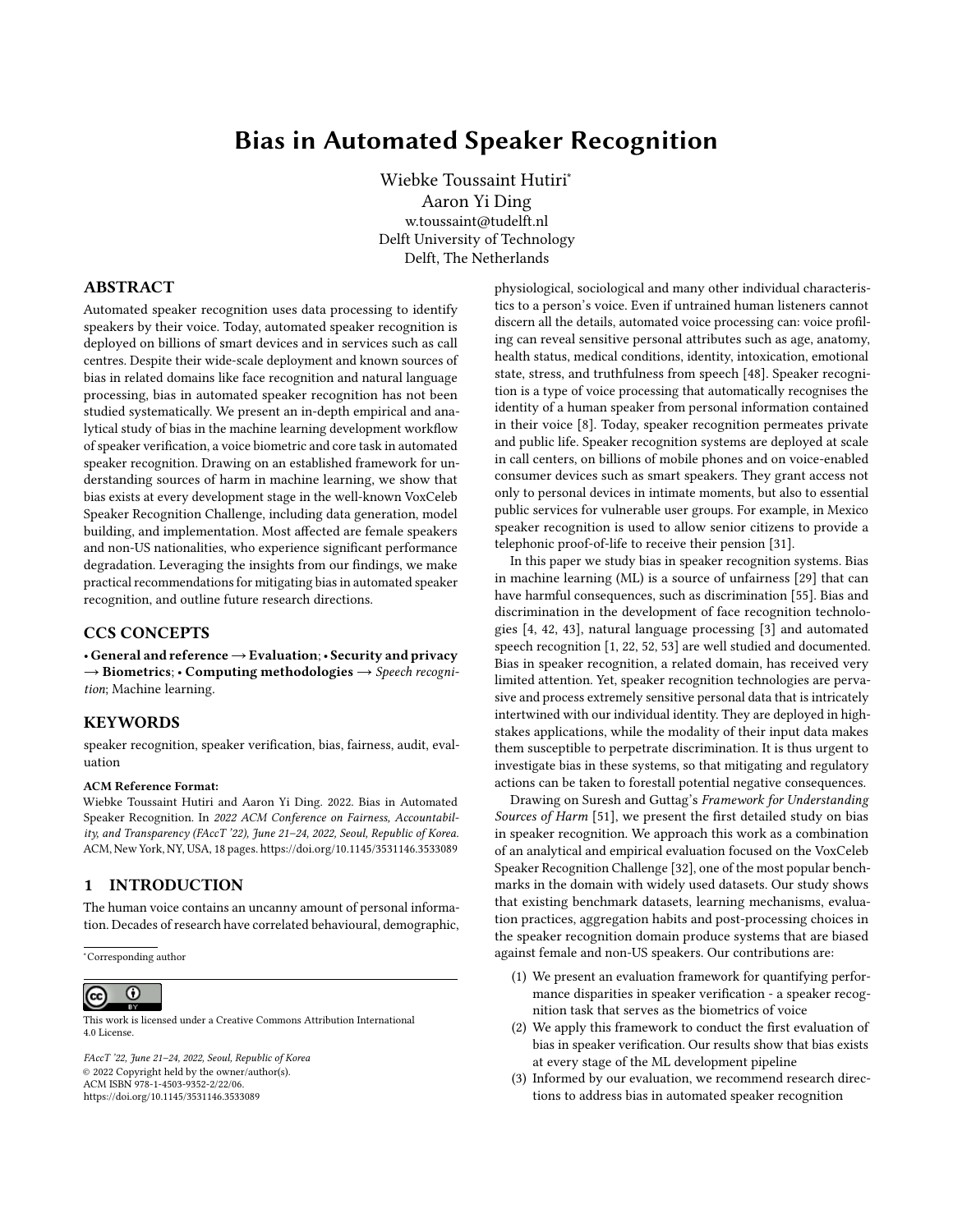Conference of the International Speech Communication Association, INTERSPEECH 2020-Octob (2020), 2977–2981.<https://doi.org/10.21437/Interspeech.2020-1064>

- [6] Joon Son Chung and Andrew Zisserman. 2017. Out of time: Automated lip sync in the wild. Lecture Notes in Computer Science (including subseries Lecture Notes in Artificial Intelligence and Lecture Notes in Bioinformatics) 10117 LNCS, i (2017), 251–263. [https://doi.org/10.1007/978-3-319-54427-4{\\_}19](https://doi.org/10.1007/978-3-319-54427-4{_}19)
- [7] Gianni Fenu, Mirko Marras, Giacomo Medda, and Giacomo Meloni. 2021. Fair Voice Biometrics : Impact of Demographic Imbalance on Group Fairness in Speaker Recognition. (2021), 1892–1896.
- [8] Sadaoki Furui. 1994. An Overview of Speaker Recognition Technology. In ESCA Workshop on Automatic Speaker Recognition, Identification and Verification. 1 – 9.
- [9] Craig S. Greenberg, Lisa P. Mason, Seyed Omid Sadjadi, and Douglas A. Reynolds. 2020. Two decades of speaker recognition evaluation at the national institute of standards and technology. Computer Speech and Language 60 (2020). [https:](https://doi.org/10.1016/j.csl.2019.101032) [//doi.org/10.1016/j.csl.2019.101032](https://doi.org/10.1016/j.csl.2019.101032)
- [10] Oxford Visual Geometry Group. 2021. The VoxCeleb Speaker Recognition Challenge 2021. [https://www.robots.ox.ac.uk/~vgg/data/voxceleb/competition2021.](https://www.robots.ox.ac.uk/~vgg/data/voxceleb/competition2021.html) [html](https://www.robots.ox.ac.uk/~vgg/data/voxceleb/competition2021.html)
- [11] John H.L. Hansen and Taufiq Hasan. 2015. Speaker recognition by machines and humans: A tutorial review. IEEE Signal Processing Magazine 32, 6 (2015), 74–99. <https://doi.org/10.1109/MSP.2015.2462851>
- [12] Moritz Hardt, Eric Price, and Nathan Srebro. 2016. Equality of opportunity in supervised learning. Advances in Neural Information Processing Systems (2016), 3323–3331.
- [13] Khaled Hechmi, Trung Ngo Trong, Ville Hautamaki, and Tomi Kinnunen. 2021. VoxCeleb Enrichment for Age and Gender Recognition. (2021). [http://arxiv.org/](http://arxiv.org/abs/2109.13510) [abs/2109.13510](http://arxiv.org/abs/2109.13510)
- [14] Georg Heigold, Ignacio Moreno, Samy Bengio, and Noam Shazeer. 2016. End-to-End Text-Dependent Speaker Verification. In ICASSP, IEEE International Conference on Acoustics, Speech and Signal Processing (ICASSP). IEEE, 5115–5119.
- [15] Hee Soo Heo, Bong Jin Lee, Jaesung Huh, and Joon Son Chung. 2020. Clova baseline system for the VoxCeleb speaker recognition challenge 2020. arXiv (2020), 1–3.
- [16] Sara Hooker, Nyalleng Moorosi, Gregory Clark, Samy Bengio, and Emily Denton. 2020. Characterising Bias in Compressed Models. [https://arxiv.org/abs/2010.](https://arxiv.org/abs/2010.03058) [03058](https://arxiv.org/abs/2010.03058)
- [17] Julia Angwin, Jeff Larson, Surya Mattu and Lauren Kirchner. 2016. Machine Bias. [https://www.propublica.org/article/machine-bias-risk-assessments-in](https://www.propublica.org/article/machine-bias-risk-assessments-in-criminal-sentencing)[criminal-sentencing](https://www.propublica.org/article/machine-bias-risk-assessments-in-criminal-sentencing)
- [18] Elie Khoury, Laurent El Shafey, Christopher McCool, Manuel Günther, and Sébastien Marcel. 2014. Bi-modal biometric authentication on mobile phones in challenging conditions. Image and Vision Computing 32, 12 (2014), 1147–1160. <https://doi.org/10.1016/j.imavis.2013.10.001>
- [19] E. Khoury, B. Vesnicer, J. Franco-Pedroso, R. Violato, Z. Boulkcnafet, L. M. Mazaira Fernandez, M. Diez, J. Kosmala, H. Khemiri, T. Cipr, R. Saeidi, M. Gunther, J. Zganec-Gros, R. Zazo Candil, F. Simoes, M. Bengherabi, A. Alvarez Marquina, M. Penagarikano, A. Abad, M. Boulayemen, P. Schwarz, D. Van Leeuwen, J. Gonzalez-Dominguez, M. Uliani Neto, E. Boutellaa, P. Gomez Vilda, A. Varona, D. Petrovska-Delacretaz, P. Matejka, J. Gonzalez-Rodriguez, T. Pereira, F. Harizi, L. J. Rodriguez-Fuentes, L. El Shafey, M. Angeloni, G. Bordel, G. Chollet, and S. Marcel. 2013. The 2013 speaker recognition evaluation in mobile environment. Proceedings - 2013 International Conference on Biometrics, ICB 2013 (2013). <https://doi.org/10.1109/ICB.2013.6613025>
- [20] Davis E. King. 2009. Dlib-ml: A machine learning toolkit. Journal of Machine Learning Research 10 (2009), 1755–1758.
- [21] Tomi Kinnunen and Haizhou Li. 2009. An Overview of Text-Independent Speaker Recognition : from Features to Supervectors. Speech Communication 52, 1 (2009), 12.<https://doi.org/10.1016/j.specom.2009.08.009>
- [22] Allison Koenecke, Andrew Nam, Emily Lake, Joe Nudell, Minnie Quartey, Zion Mengesha, Connor Toups, John R. Rickford, Dan Jurafsky, and Sharad Goel. 2020. Racial disparities in automated speech recognition. PNAS 117, 14 (2020), 7684–7689.<https://doi.org/10.1073/pnas.1915768117/-/DCSupplemental.y>
- [23] Chao Li, Xiaokong Ma, Bing Jiang, Xiangang Li, Xuewei Zhang, Xiao Liu, Ying Cao, Ajay Kannan, and Zhenyao Zhu. 2017. Deep speaker: An end-to-end neural speaker embedding system. arXiv (2017).
- [24] Beryl Lipton and Quintin Cooper. 2021. The Catalog of Carceral Surveillance: Voice Recognition and Surveillance. [https://www.eff.org/deeplinks/2021/09/](https://www.eff.org/deeplinks/2021/09/catalog-carceral-surveillance-voice-recognition-and-surveillance) [catalog-carceral-surveillance-voice-recognition-and-surveillance](https://www.eff.org/deeplinks/2021/09/catalog-carceral-surveillance-voice-recognition-and-surveillance)
- [25] Mohamed Maouche, Brij Mohan, Lal Srivastava, Nathalie Vauquier, Marc Tommasi, Emmanuel Vincent, Mohamed Maouche, Brij Mohan, Lal Srivastava, Nathalie Vauquier, Aurélien Bellet, Marc Tommasi, Mohamed Maouche, Brij Mohan, Lal Srivastava, Nathalie Vauquier, Emmanuel Vincent, and De Lorraine. 2020. A comparative study of speech anonymization metrics. In Proceedings of the Annual Conference of the International Speech Communication Association, INTERSPEECH. Shanghai, China.
- [26] A Martin, G Doddington, T Kamm, M Ordowski, and M Przybocki. 1997. The DET Curve in Assessment of Detection Task Performance. Technical Report. National Institute of Standards and Technology (NIST), Gaithersburg MD. [http://citeseerx.](http://citeseerx.ist.psu.edu/viewdoc/summary?doi=10.1.1.117.4489)

[ist.psu.edu/viewdoc/summary?doi=10.1.1.117.4489](http://citeseerx.ist.psu.edu/viewdoc/summary?doi=10.1.1.117.4489)

- [27] Luis Miguel Mazaira-Fernandez, Agustín Álvarez-Marquina, and Pedro Gómez-Vilda. 2015. Improving speaker recognition by biometric voice deconstruction. Frontiers in Bioengineering and Biotechnology 3, September (2015), 1–19. [https:](https://doi.org/10.3389/fbioe.2015.00126) [//doi.org/10.3389/fbioe.2015.00126](https://doi.org/10.3389/fbioe.2015.00126)
- [28] M McLaren, L Ferrer, D Castan, and A Lawson. 2016. The Speakers in the Wild (SITW) speaker recognition database.. In Interspeech. pdfs.semanticscholar.org. [https://pdfs.semanticscholar.org/3fe3/58a66359ee2660ec0d13e727eb8f3f0007c2.](https://pdfs.semanticscholar.org/3fe3/58a66359ee2660ec0d13e727eb8f3f0007c2.pdf) [pdf](https://pdfs.semanticscholar.org/3fe3/58a66359ee2660ec0d13e727eb8f3f0007c2.pdf)
- [29] Ninareh Mehrabi, Fred Morstatter, Nripsuta Saxena, Kristina Lerman, and Aram Galstyan. 2019. A survey on bias and fairness in machine learning. arXiv (2019).
- [30] Margaret Mitchell, Dylan Baker, Nyalleng Moorosi, Emily Denton, Ben Hutchinson, Alex Hanna, Timnit Gebru, and Jamie Morgenstern. 2020. Diversity and inclusion metrics in subset selection. AIES 2020 - Proceedings of the AAAI/ACM Conference on AI, Ethics, and Society (2020), 117–123. [https://doi.org/10.1145/](https://doi.org/10.1145/3375627.3375832) [3375627.3375832](https://doi.org/10.1145/3375627.3375832)<br>[31] Marta Morrás. 2021.
- BBVA Mexico allows its pensioner customers to provide proof of life from home thanks to Veridas voice biometrics. [https://veridas.com/en/bbva-mexico-allows-pensioner-customers-provide](https://veridas.com/en/bbva-mexico-allows-pensioner-customers-provide-proof-of-life-from-home/)[proof-of-life-from-home/](https://veridas.com/en/bbva-mexico-allows-pensioner-customers-provide-proof-of-life-from-home/)
- [32] Arsha Nagrani, Joon Son Chung, Jaesung Huh, Andrew Brown, Ernesto Coto, Weidi Xie, Mitchell McLaren, Douglas A Reynolds, and Andrew Zisserman. 2020. VoxSRC 2020: The Second VoxCeleb Speaker Recognition Challenge. (2020). <http://arxiv.org/abs/2012.06867>
- [33] Arsha Nagrani, Joon Son Chung, Weidi Xie, and Andrew Zisserman. 2020. Voxceleb: Large-scale speaker verification in the wild. Computer Speech and Language 60 (2020), 101027.<https://doi.org/10.1016/j.csl.2019.101027>
- [34] Arsha Nagrani, Joon Son Chung, and Andrew Zisserman. 2017. Voxceleb: A large-scale speaker identification dataset. arXiv (2017), 2616–2620.
- [35] Andreas Nautsch, Abelino Jim, Mohamed Amine, Aymen Mtibaa, Mohammed Ahmed, Alberto Abad, Francisco Teixeira, Driss Matrouf, Marta Gomez-barrero, and Dijana Petrovska-delacr. 2019. Preserving privacy in speaker and speech characterisation. Computer Speech and Language 58 (2019), 441–480. [https:](https://doi.org/10.1016/j.csl.2019.06.001) [//doi.org/10.1016/j.csl.2019.06.001](https://doi.org/10.1016/j.csl.2019.06.001)
- [36] Andreas Nautsch, Jose Patino, Natalia Tomashenko, Junichi Yamagishi, Paul Gauthier Noé, Jean François Bonastre, Massimiliano Todisco, and Nicholas Evans. 2020. The privacy ZEBRA: Zero evidence biometric recognition assessment. Proceedings of the Annual Conference of the International Speech Communication Association, INTERSPEECH 2020-Octob (2020), 1698–1702. [https://doi.org/10.](https://doi.org/10.21437/Interspeech.2020-1815) [21437/Interspeech.2020-1815](https://doi.org/10.21437/Interspeech.2020-1815)
- [37] NIST. 2019. NIST 2019 Speaker Recognition Evaluation Plan. 1 (2019), 1–7.
- [38] NIST. 2020. NIST 2020 CTS Speaker Recognition Challenge Evaluation Plan. Technical Report. 1–8 pages.
- [39] Soo Jin Park, Caroline Sigouin, Jody Kreiman, Patricia Keating, Jinxi Guo, Gary Yeung, Fang-Yu Kuo, and Abeer Alwan. 2016. Speaker Identity and Voice Quality: Modeling Human Responses and Automatic Speaker Recognition.. In Interspeech 2016. ISCA, San Francisco, CA, USA. [https://doi.org/10.21437/Interspeech.2016-](https://doi.org/10.21437/Interspeech.2016-523) [523](https://doi.org/10.21437/Interspeech.2016-523)
- [40] Omkar M Parkhi, Andrea Vedaldi, and Andrew Zisserman. 2015. Deep Face Recognition. In British Machine Vision Conference.
- [41] Xiaoyi Qin, Ming Li, Hui Bu, Wei Rao, Rohan Kumar Das, Shrikanth Narayanan, and Haizhou Li. 2020. The INTERSPEECH 2020 far-field speaker verification challenge. Proceedings of the Annual Conference of the International Speech Communication Association, INTERSPEECH 2020-Octob (2020), 3456–3460. [https:](https://doi.org/10.21437/Interspeech.2020-1249) [//doi.org/10.21437/Interspeech.2020-1249](https://doi.org/10.21437/Interspeech.2020-1249)
- [42] Inioluwa Deborah Raji and Joy Buolamwini. 2019. Actionable auditing: Investigating the impact of publicly naming biased performance results of commercial AI products. AIES 2019 - Proceedings of the 2019 AAAI/ACM Conference on AI, Ethics, and Society (2019), 429–435.<https://doi.org/10.1145/3306618.3314244>
- [43] Inioluwa Deborah Raji and Genevieve Fried. 2021. About Face: A Survey of Facial Recognition Evaluation. (2021).<http://arxiv.org/abs/2102.00813>
- [44] Douglas A. Reynolds. 2002. An Overview of Automatic Speaker Recognition Technology. IEEE (2002).
- [45] Morgan Klaus Scheuerman, Jacob M. Paul, and Jed R. Brubaker. 2019. How computers see gender: An evaluation of gender classification in commercial facial analysis and image labeling services. Proceedings of the ACM on Human-Computer Interaction 3, CSCW (2019).<https://doi.org/10.1145/3359246>
- [46] Lea Schönherr, Maximilian Golla, Thorsten Eisenhofer, Jan Wiele, Dorothea Kolossa, and Thorsten Holz. 2020. Unacceptable, where is my privacy? Exploring Accidental Triggers of Smart Speakers. (8 2020).<http://arxiv.org/abs/2008.00508>
- [47] Karen Simonyan and Andrew Zisserman. 2015. Very deep convolutional networks for large-scale image recognition. 3rd International Conference on Learning Representations, ICLR 2015 - Conference Track Proceedings (2015), 1–14.
- [48] Rita Singh. 2019. Profiling Humans from their Voice. [https://doi.org/10.1007/978-](https://doi.org/10.1007/978-981-13-8403-5) [981-13-8403-5](https://doi.org/10.1007/978-981-13-8403-5)
- [49] D Snyder, D Garcia-Romero, D Povey, and S Khudanpur. 2017. Deep Neural Network Embeddings for Text-Independent Speaker Verification. Interspeech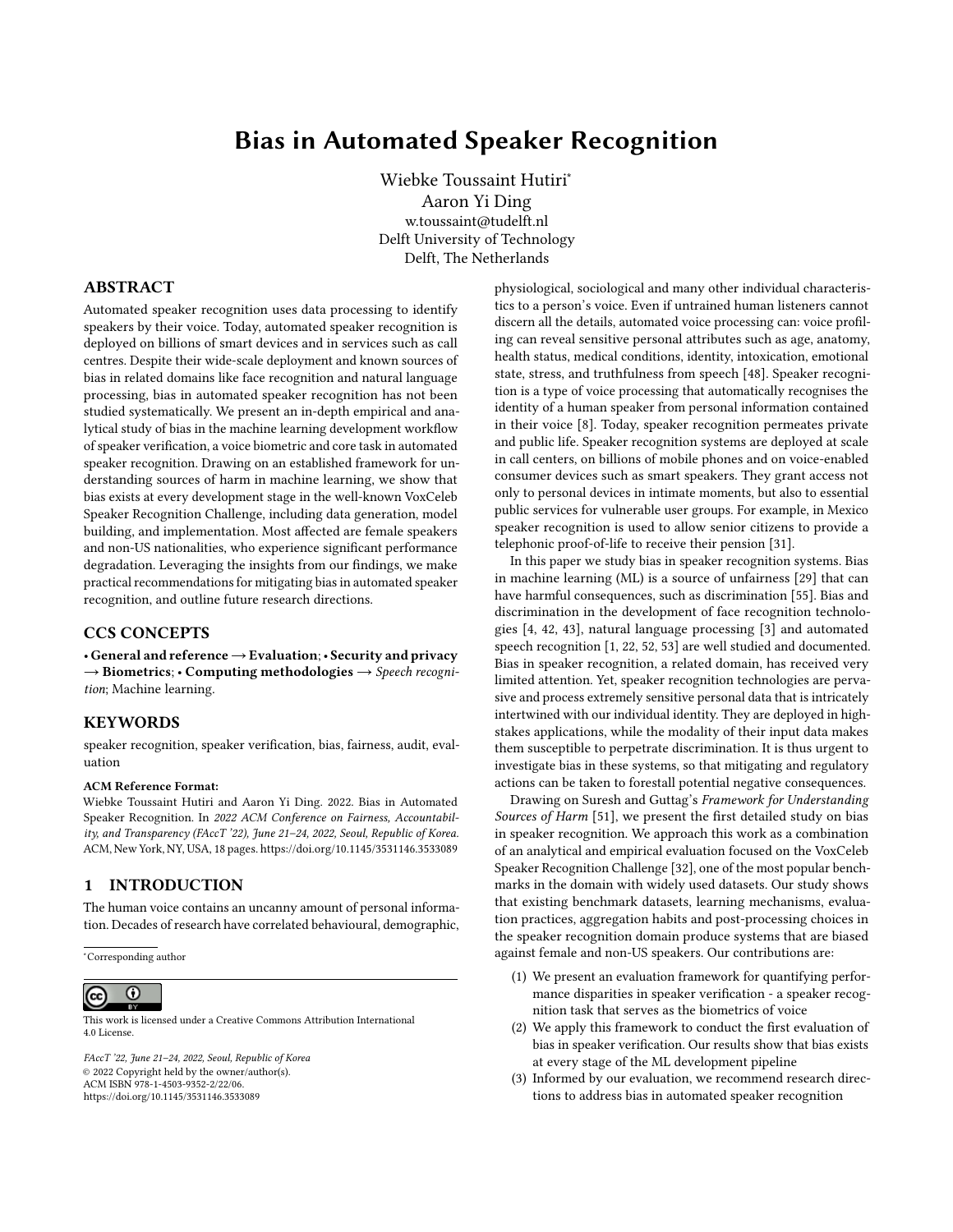(2017). [https://www.isca-speech.org/archive/Interspeech\\_2017/pdfs/0620.PDF](https://www.isca-speech.org/archive/Interspeech_2017/pdfs/0620.PDF)

- [50] David Snyder, Daniel Garcia-Romero, Gregory Sell, Daniel Povey, and Sanjeev Khudanpur. 2018. X-Vectors: Robust DNN Embeddings for Speaker Recognition. In ICASSP, IEEE International Conference on Acoustics, Speech and Signal Processing (ICASSP). IEEE, 5329–5333.
- [51] Harini Suresh and John Guttag. 2021. A Framework for Understanding Sources of Harm throughout the Machine Learning Life Cycle. In EAAMO '21: Equity and Access in Algorithms, Mechanisms, and Optimization .
- [52] Rachael Tatman and Conner Kasten. 2017. Effects of talker dialect, gender & race on accuracy of bing speech and youtube automatic captions. Proceedings of the Annual Conference of the International Speech Communication Association, INTERSPEECH 2017-Augus (2017), 934–938. [https://doi.org/10.21437/Interspeech.](https://doi.org/10.21437/Interspeech.2017-1746) [2017-1746](https://doi.org/10.21437/Interspeech.2017-1746)
- [53] Wiebke Toussaint, Akhil Mathur, Aaron Yi Ding, and Fahim Kawsar. 2021. Characterising the Role of Pre-Processing Parameters in Audio-based Embedded Machine Learning. In The 3rd International Workshop on Challenges in Artificial Intelligence and Machine Learning for Internet of Things (AIChal- lengeIoT 21). Association for Computing Machinery, Coimbra, Portugal, 439–445. [https:](https://doi.org/10.1145/3485730.3493448) [//doi.org/10.1145/3485730.3493448](https://doi.org/10.1145/3485730.3493448)
- [54] Wiebke Toussaint, Akhil Mathur, Fahim Kawsar, and Aaron Yi Ding. 2022. Tiny, always-on and fragile: Bias propagation through design choices in on-device machine learning workflows. (2022), 19 pages.<http://arxiv.org/abs/2201.07677>
- [55] Sandra Wachter, Brent Mittelstadt, and Chris Russell. 2021. Bias Preservation in Machine Learning : The Legality of Fairness Metrics Under EU Non-Discrimination Law. West Virginia Law Review, Forthcoming (2021), 1–51. <https://ssrn.com/abstract=3792772>
- [56] Wikipedia contributors. 2022. List of languages by number of native speakers in India. [https://en.wikipedia.org/wiki/List\\_of\\_languages\\_by\\_number\\_of\\_native\\_](https://en.wikipedia.org/wiki/List_of_languages_by_number_of_native_speakers_in_India) [speakers\\_in\\_India](https://en.wikipedia.org/wiki/List_of_languages_by_number_of_native_speakers_in_India) [Online; accessed 6-May-2022].
- [57] Shu-wen Yang, Po-Han Chi, Yung-Sung Chuang, Cheng-I Jeff Lai, Kushal Lakhotia, Yist Y. Lin, Andy T. Liu, Jiatong Shi, Xuankai Chang, Guan-Ting Lin, Tzu-Hsien Huang, Wei-Cheng Tseng, Ko-tik Lee, Da-Rong Liu, Zili Huang, Shuyan Dong, Shang-Wen Li, Shinji Watanabe, Abdelrahman Mohamed, and Hung-yi Lee. 2021. SUPERB: Speech processing Universal PERformance Benchmark. (2021). <http://arxiv.org/abs/2105.01051>
- [58] Hossein Zeinali, Kong Aik Lee, Jahangir Alam, and Lukas Burget. 2020. Short-duration Speaker Verification (SdSV) Challenge 2021: the Challenge Evaluation Plan. Technical Report. 1–13 pages.<http://arxiv.org/abs/1912.06311>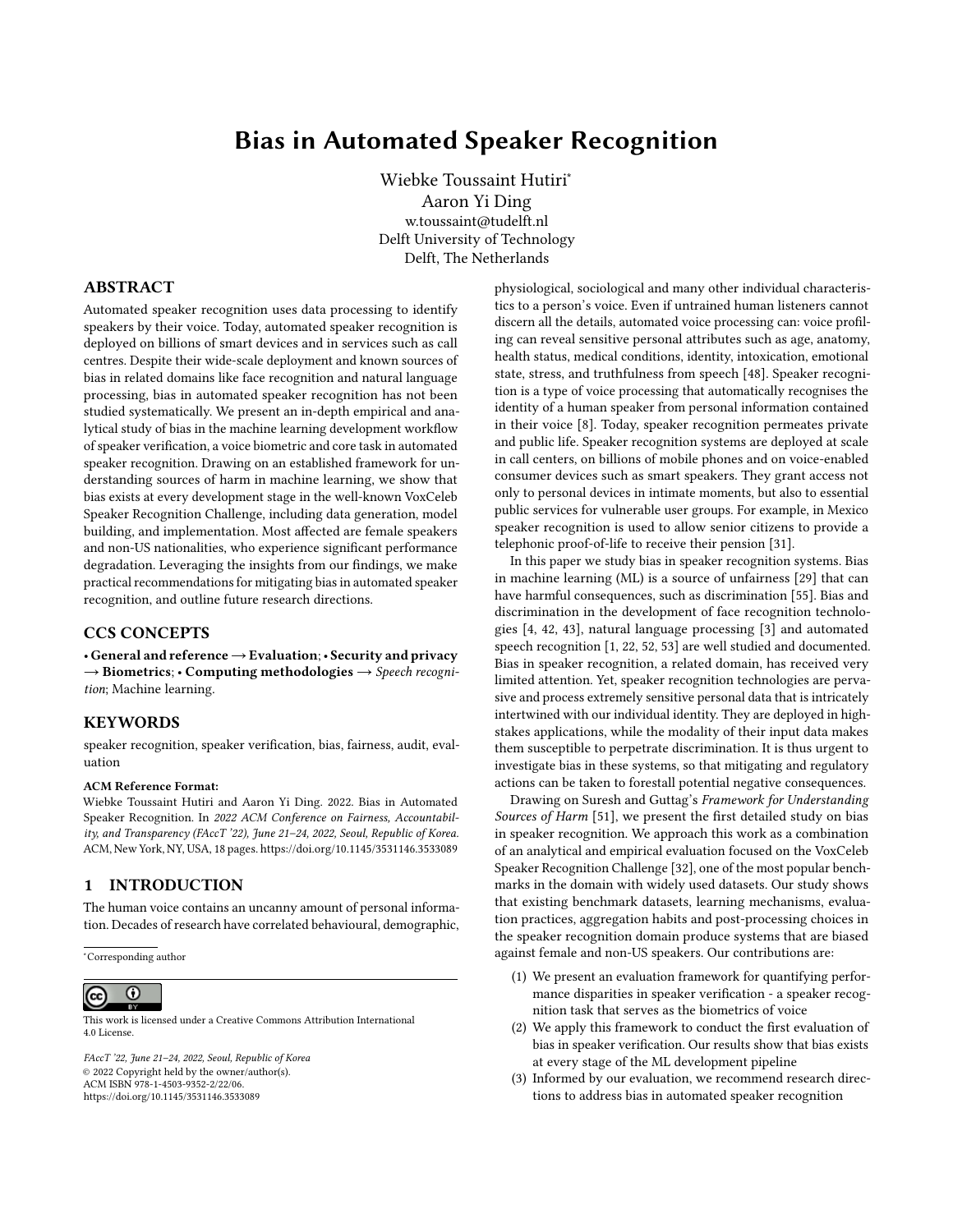### A APPENDIX

A.1 Speaker Verification Evaluation

Example Speaker Verification Output Score Distributions



Figure 6: Distribution of speaker verification scores: blue are same speaker trials, pink are different speaker trials. The dotted lines are possible threshold values. Scores to the left of a threshold are rejected, scores to the right are accepted.

Example Detection Error Trade-off Curves



Figure 7: Detection Error Trade-off (DET) curve of a speaker verification system: the blue line shows false positive and false negative error rates at different score values. For example, at the blue triangle the score = -1.024, FPR = 0.27% and FNR = 10.36%

| Model                            | ResNetSE34V2                                      | ResNetSE34L               |
|----------------------------------|---------------------------------------------------|---------------------------|
| Published in:                    | $[15]$                                            | [5]                       |
| Alternative name in publication: | performance optimised model, H/ASP                | Fast ResNet-34            |
| Additional training procedures:  | data augmentation (noise & room impulse response) |                           |
| Parameters:                      | 8 million                                         | 1.4 million               |
| Frame-level aggregation:         | attentive statistical pooling                     | self-attentive pooling    |
| Loss function:                   | angular portotypical softmax loss                 | angular portotypical loss |
| Input features:                  | 64 dim log Mel filterbanks                        | 40 dim Mel filterbanks    |
| Window (width x step):           | $25ms \times 10ms$                                | $25ms \times 10ms$        |
| Optimized for:                   | predictive performance                            | fast execution            |

Table 3: Attributes of two VoxCeleb SRC baseline models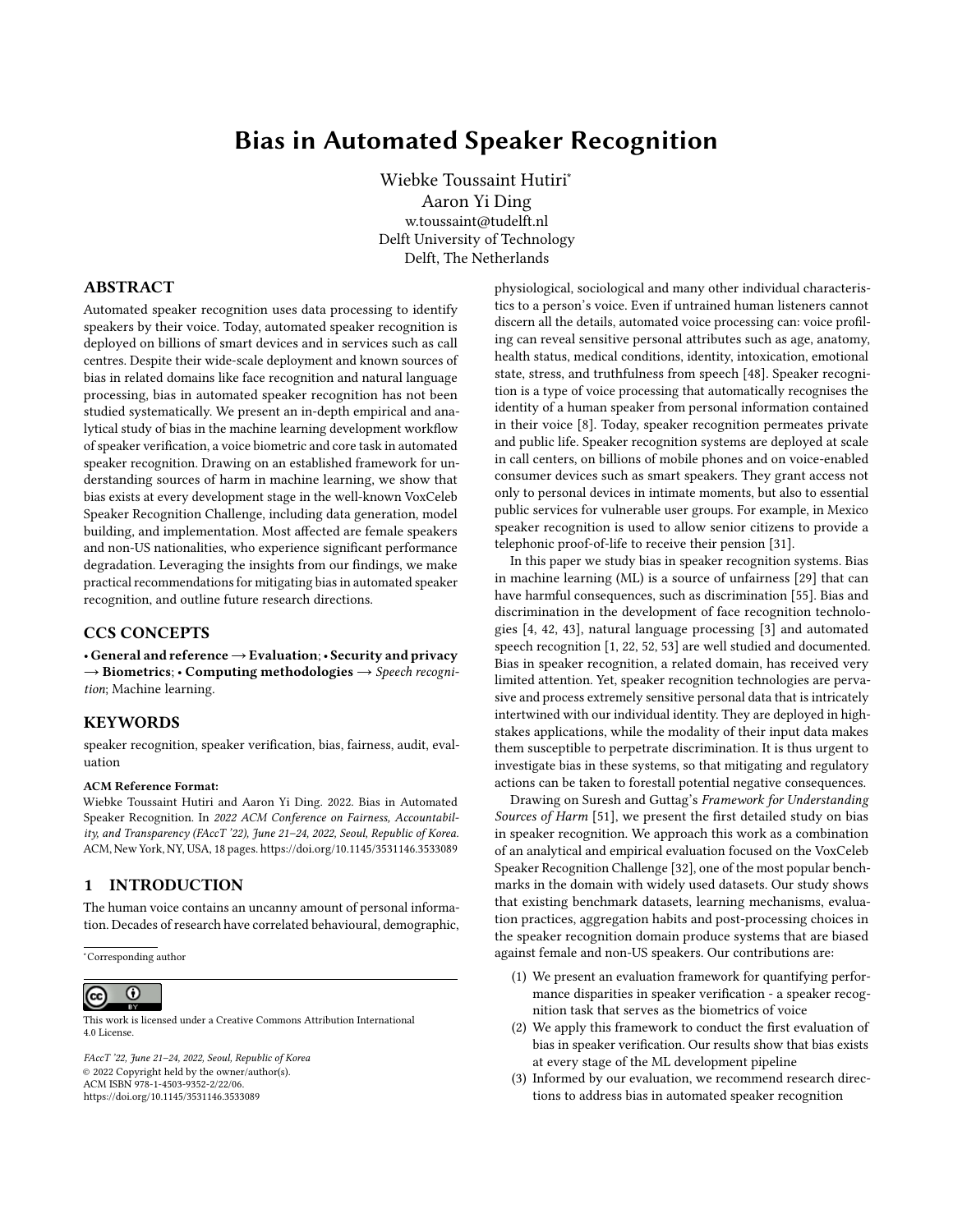# A.2 Representation Bias



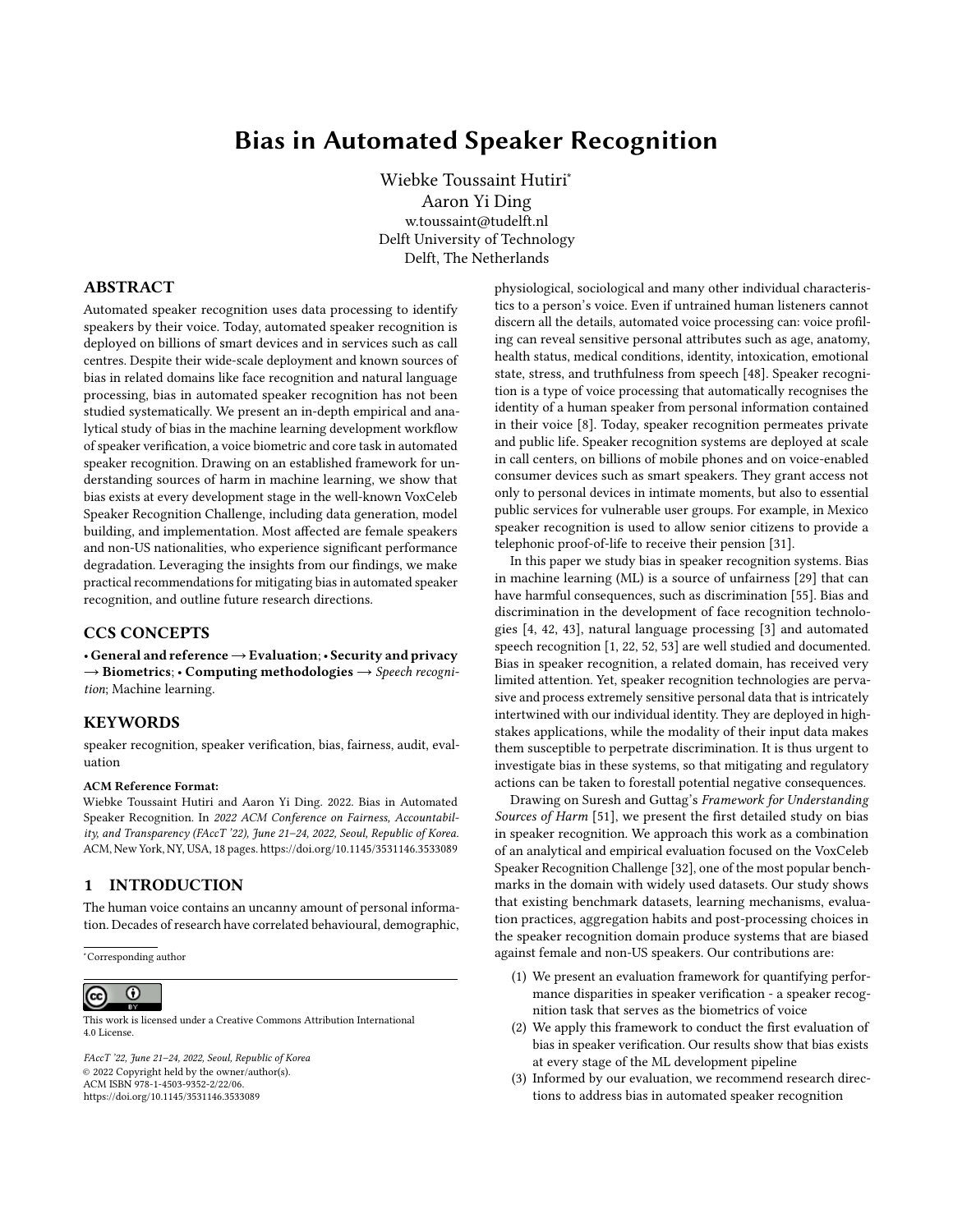# A.3 Evaluation Bias



#### DET Curves for ResNetSE34V2 evaluated on VoxCeleb1-H

Figure 9: ResNetSE34V2 DET curves for speaker subgroups evaluated on the VoxCeleb 1-H evaluation set. The dotted black lines indicate the aggregate overall DET curve across all subgroups.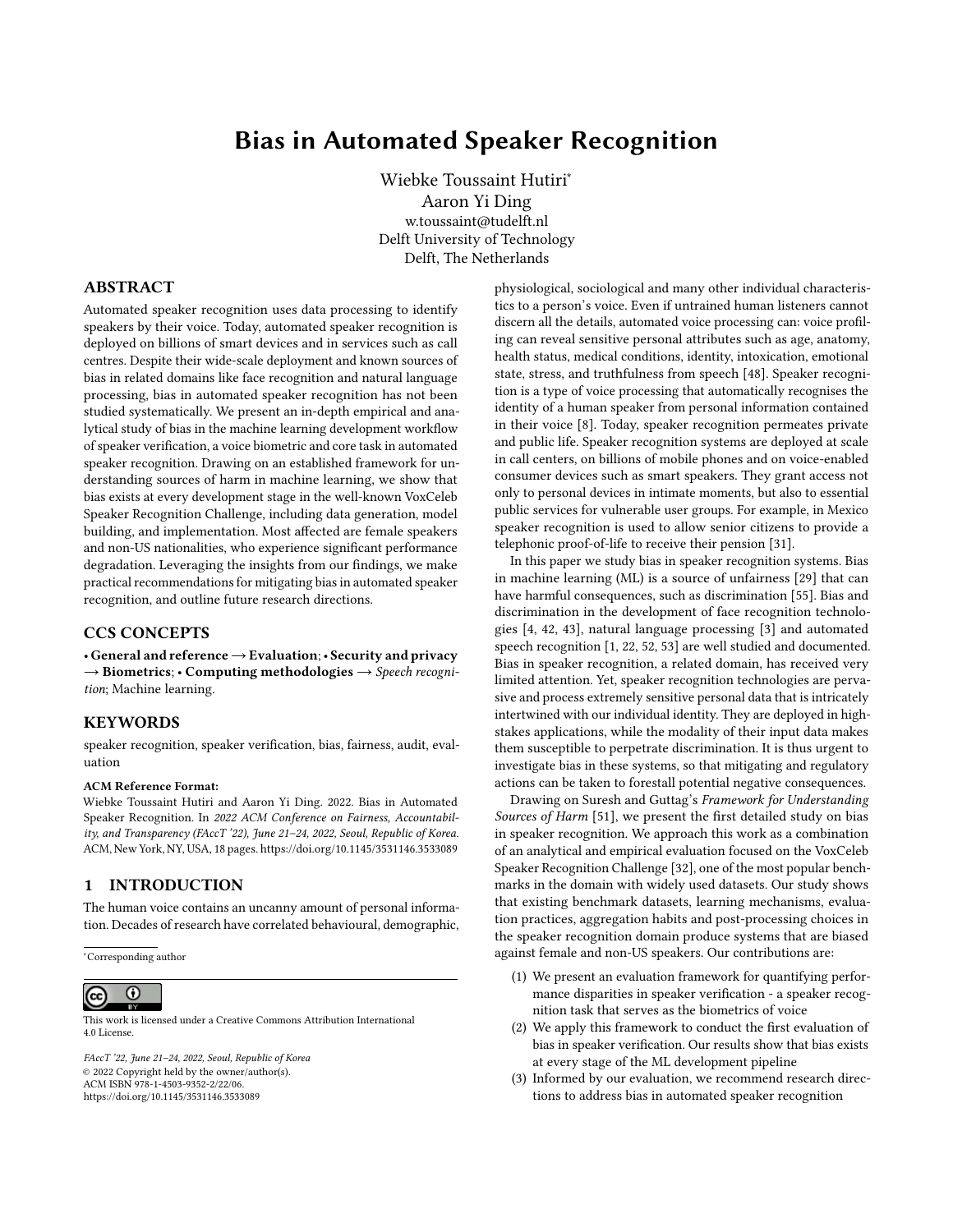# A.4 Learning Bias





Figure 10: Learning bias based on model architecture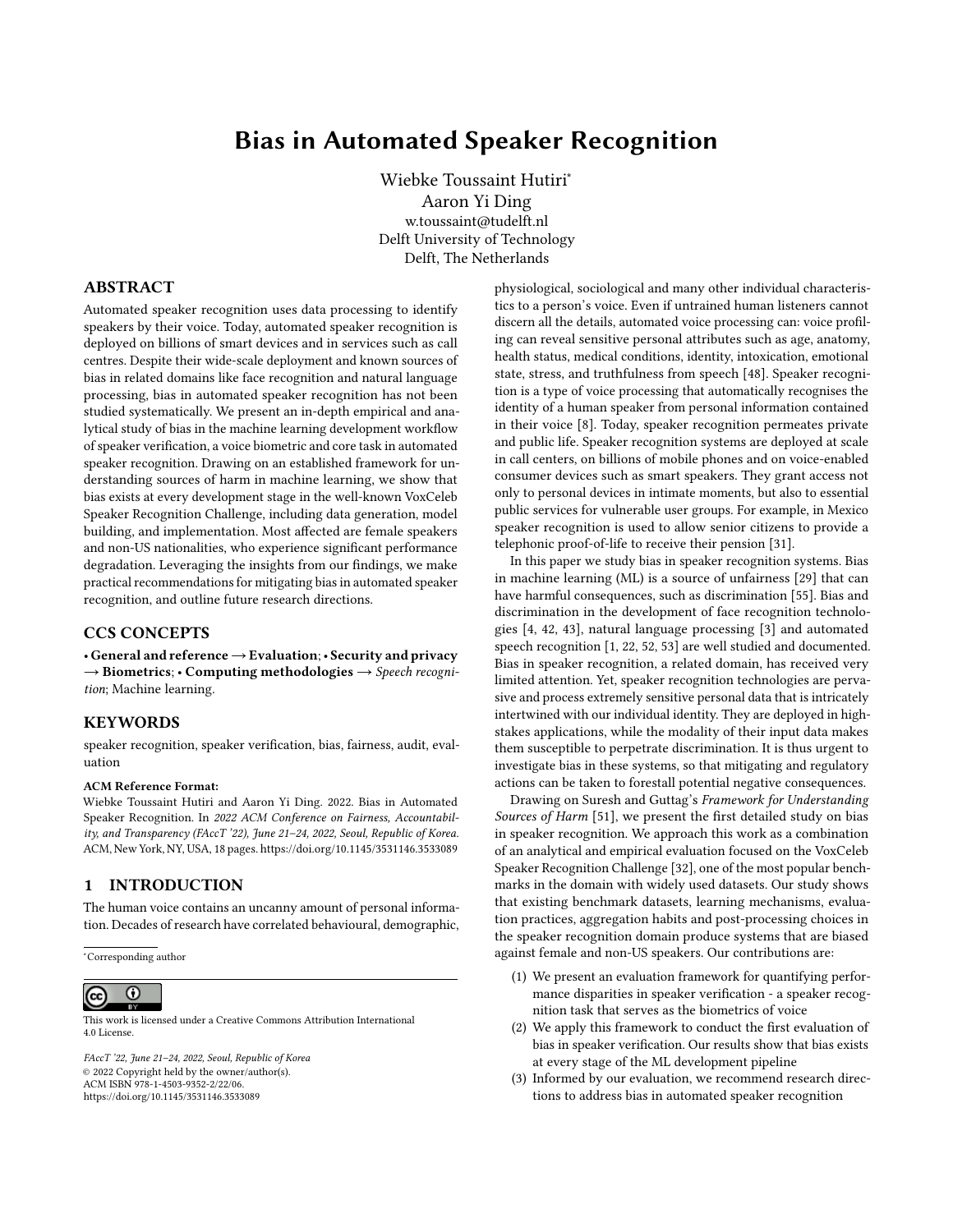| 5<br>0.090<br>0.5768<br>0.090<br>1.0000<br>mexico m           |  |
|---------------------------------------------------------------|--|
| newzealand m<br>0.104<br>0.086<br>6<br>0.6668<br>1.2093       |  |
| ireland f<br>5<br>0.110<br>0.7109<br>0.070<br>1.5714          |  |
| canada m<br>29<br>0.114<br>0.7304<br>0.104<br>1.0962          |  |
| 0.130<br>0.8357<br>0.122<br>1.0656<br>431<br>usa m            |  |
| 25<br>australia m<br>0.140<br>0.9020<br>0.136<br>1.0294       |  |
| usa f<br>0.140<br>1.0143<br>368<br>0.142<br>0.9224            |  |
| $\mathbf{uk\_m}$<br>1.0571<br>127<br>0.148<br>0.9523<br>0.140 |  |
| ireland m<br>13<br>0.160<br>0.162<br>1.0432<br>1.0125         |  |
| australia f<br>12<br>0.178<br>1.1523<br>0.154<br>1.1558       |  |
| india m<br>15<br>1.2200<br>0.144<br>1.3194<br>0.190           |  |
| 5<br>0.208<br>1.3359<br>0.184<br>1.1304<br>germany f          |  |
| canada f<br>25<br>0.224<br>1.4501<br>0.202<br>1.1089          |  |
| uk f<br>88<br>0.226<br>1.4558<br>0.172<br>1.3140              |  |
| 7<br>norway f<br>0.228<br>1.4711<br>0.210<br>1.0857           |  |
| 5<br>italy f<br>1.7827<br>0.104<br>2.6538<br>0.276            |  |
| 13<br>1.0051<br>0.398<br>2.5720<br>0.396<br>norway m          |  |
| india f<br>11<br>0.400<br>2.5766<br>0.318<br>1.2579           |  |

## A.5 Aggregation and Post-processing Deployment Bias

Table 4: Detection costs, subgroup bias and post-processing aggregation bias (see Equation 3) for subgroups at overall and subgroup minimum thresholds with  $C_{Det}^1$  @ o erall min<sup>o0 erall</sup> = 0.154. Subgroups above the horizontal black line have a<br>subgroup higs less than 1 and perform better than average when tuned to Costlage a spell with **Em** subgroup bias less than 1 and perform better than average when tuned to  $C_{Det}$ <sup>1</sup> @ o erall min<sup>o</sup>. Female subgroups are on average subjected to more bias than male subgroups.

threshold bias = 
$$
\frac{C_{Det}}{C_{Det}} \frac{\omega_0 \text{ erall min}}{\omega_0 \text{SG min}}^{SG}
$$
 (3)



#### Figure 11: DET curves and thresholds for male and female speakers of Indian, UK and USA nationalities for ResNetSE34V2 evaluated on the VoxCeleb1-H test set.

Figure 11 shows DET curves and thresholds for ResNetSE34V2 for male and female speakers of Indian, UK and USA nationalities evaluated on *VoxCeleb 1-H*. We use the following conventions: triangle markers show the FPR and FNR at the overall minimum threshold  $\cup_{Det}$   $\emptyset$   $o$  er all min stross markers snow the FPK and FNK at the subgroup minimum threshold  $\cup_{Det}$   $\emptyset$   $SG$  min, and dotted black lines and markers are used for the overall DET curve and threshold. The DET curve  $C_{Det}$  a  $_0$  erall min<sup>SG</sup>, cross markers show the FPR and FNR at the subgroup minimum threshold  $C_{Det}$  a sg min, and dotted black aggregate, indicating that irrespective of the threshold, the model will always perform worse than aggregate for this subgroup. In the operating region around the tuned thresholds, the model also performs worse for female speakers from both the UK and the USA. Being tuned to  $C_{Det}$  @ o erall min does not affect the FNR and improves the FPR of USA female and male speakers. For other speaker subgroups, especially UK females and Indian females and males, either the FPR or the FNR deteriorates significantly when tuned to the overall minimum. For all subgroups the threshold at the subgroup minimum,  $C_{Det}$  @  $_{SG}$  min, shifts the FPR and FNR closer to those of the minimum overall threshold, suggesting that performance will improve when optimising thresholds for subgroups individually.